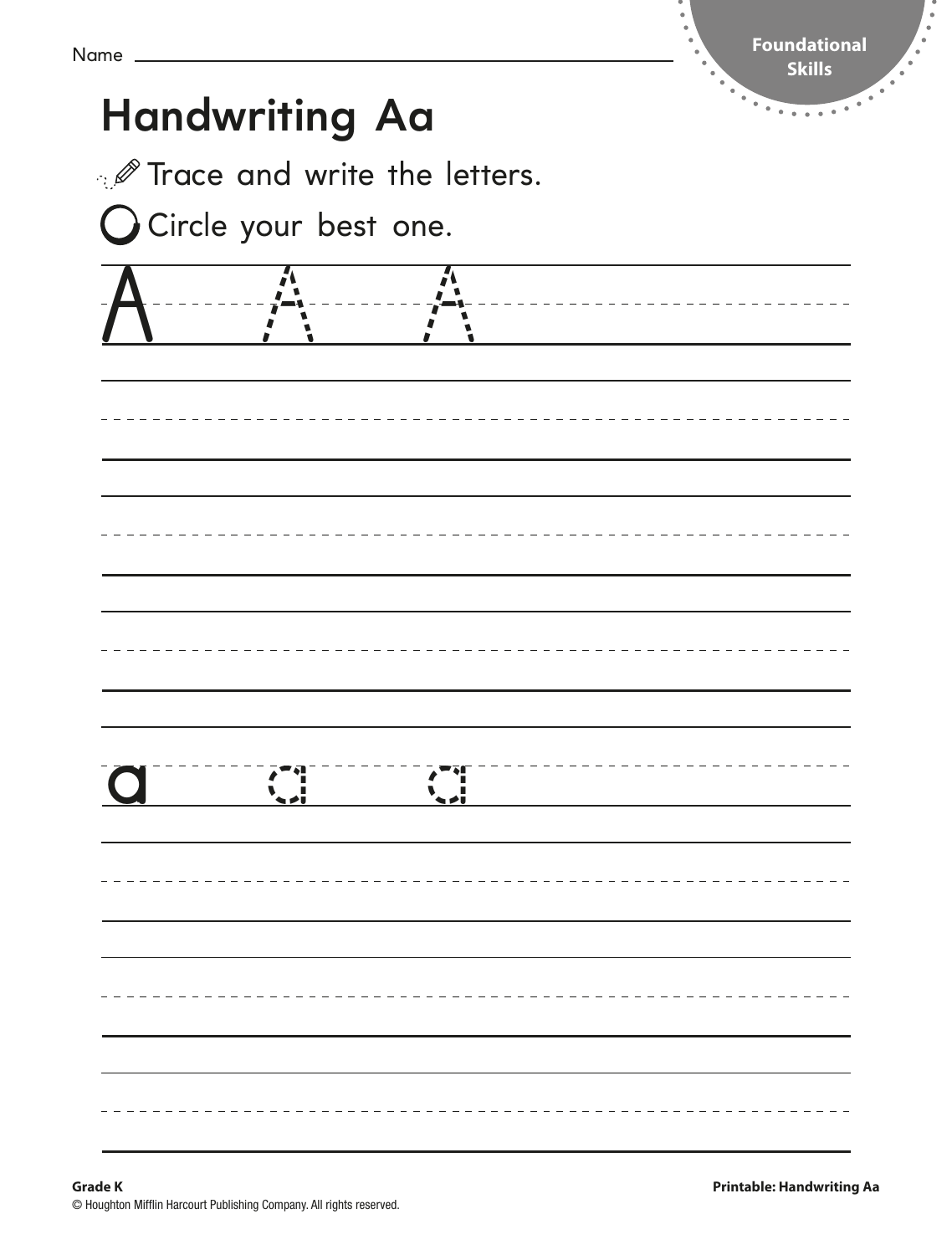| <b>Handwriting Bb</b><br><b>O</b> Circle your best one.<br>$---$ | <b><i>I</i></b> Trace and write the letters. |  |
|------------------------------------------------------------------|----------------------------------------------|--|
|                                                                  |                                              |  |
|                                                                  |                                              |  |
|                                                                  |                                              |  |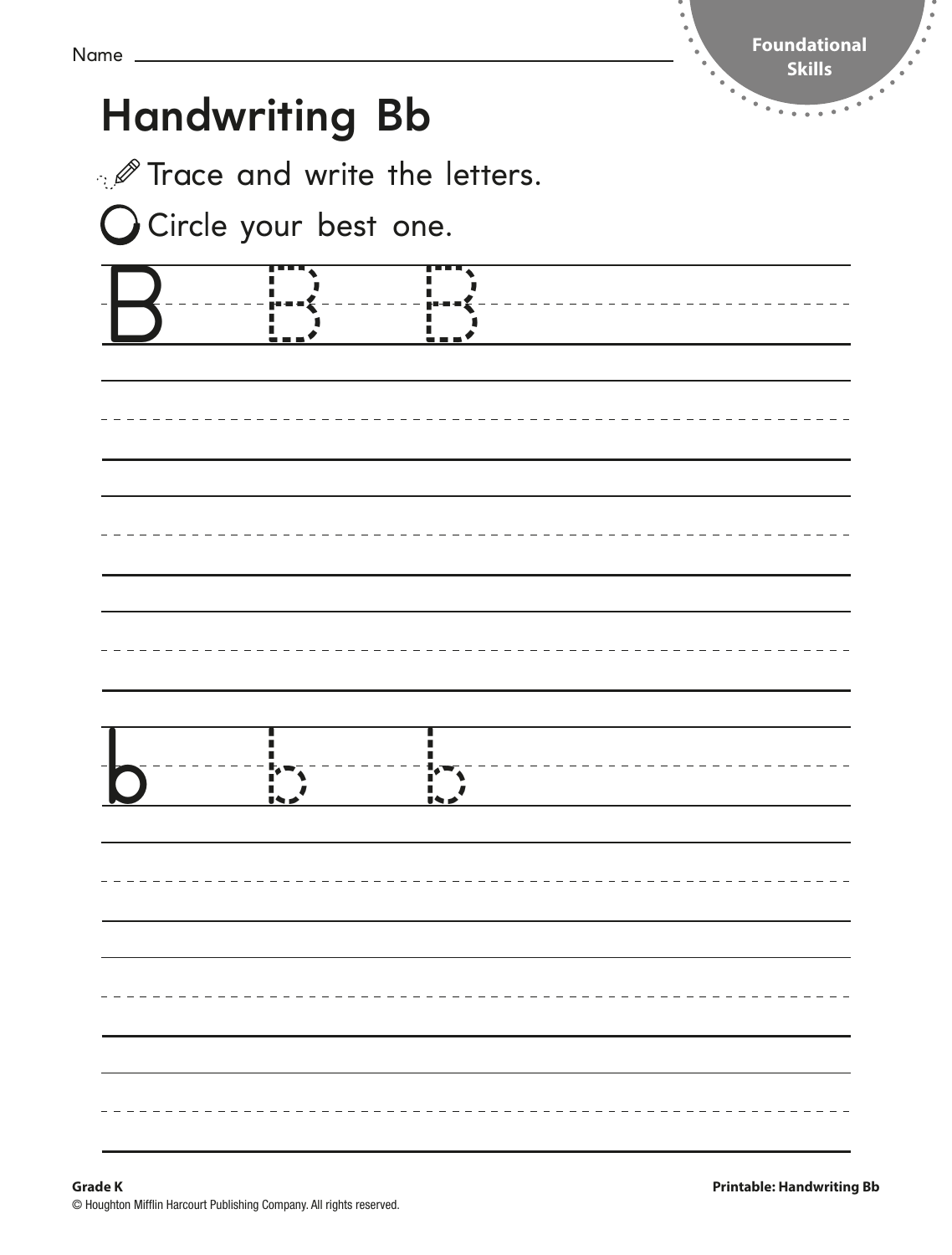| Name     | <b>Handwriting Cc</b>          |                                              | <b>Skills</b><br>$\bullet$<br>$\overline{\cdots}$ |
|----------|--------------------------------|----------------------------------------------|---------------------------------------------------|
|          |                                | <b><i>A</i></b> Trace and write the letters. |                                                   |
|          | <b>O</b> Circle your best one. |                                              |                                                   |
|          |                                |                                              |                                                   |
|          |                                |                                              |                                                   |
|          |                                |                                              |                                                   |
|          |                                |                                              |                                                   |
|          |                                |                                              |                                                   |
|          |                                |                                              |                                                   |
|          |                                |                                              |                                                   |
|          |                                |                                              |                                                   |
|          |                                |                                              |                                                   |
|          |                                |                                              |                                                   |
|          |                                |                                              |                                                   |
|          |                                |                                              | ------------                                      |
| $\Gamma$ | $\frac{1}{2}$                  | $\mathbf{v}_{\mathbf{v}}$                    |                                                   |
|          |                                |                                              |                                                   |
|          |                                |                                              |                                                   |
|          |                                |                                              |                                                   |
|          |                                |                                              |                                                   |
|          |                                |                                              |                                                   |
|          |                                |                                              |                                                   |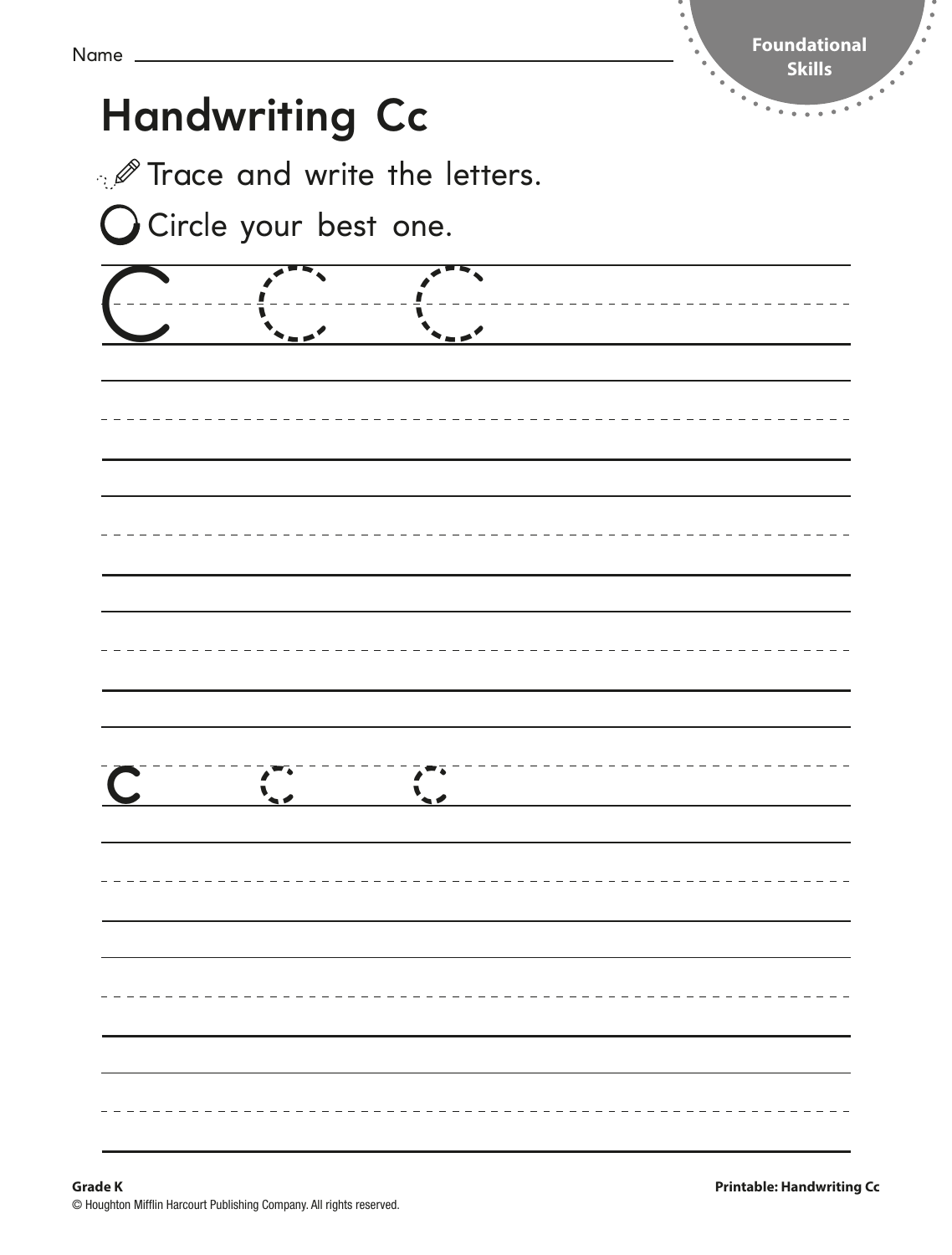|                                                                                | <b>Handwriting Dd</b> |  | <b>Skills</b><br>۰.<br>. |
|--------------------------------------------------------------------------------|-----------------------|--|--------------------------|
| <b><i>A</i></b> Trace and write the letters.<br><b>O</b> Circle your best one. |                       |  |                          |
|                                                                                |                       |  |                          |
|                                                                                |                       |  |                          |
|                                                                                |                       |  |                          |
|                                                                                |                       |  |                          |
|                                                                                |                       |  |                          |
|                                                                                |                       |  | _________________        |
|                                                                                |                       |  |                          |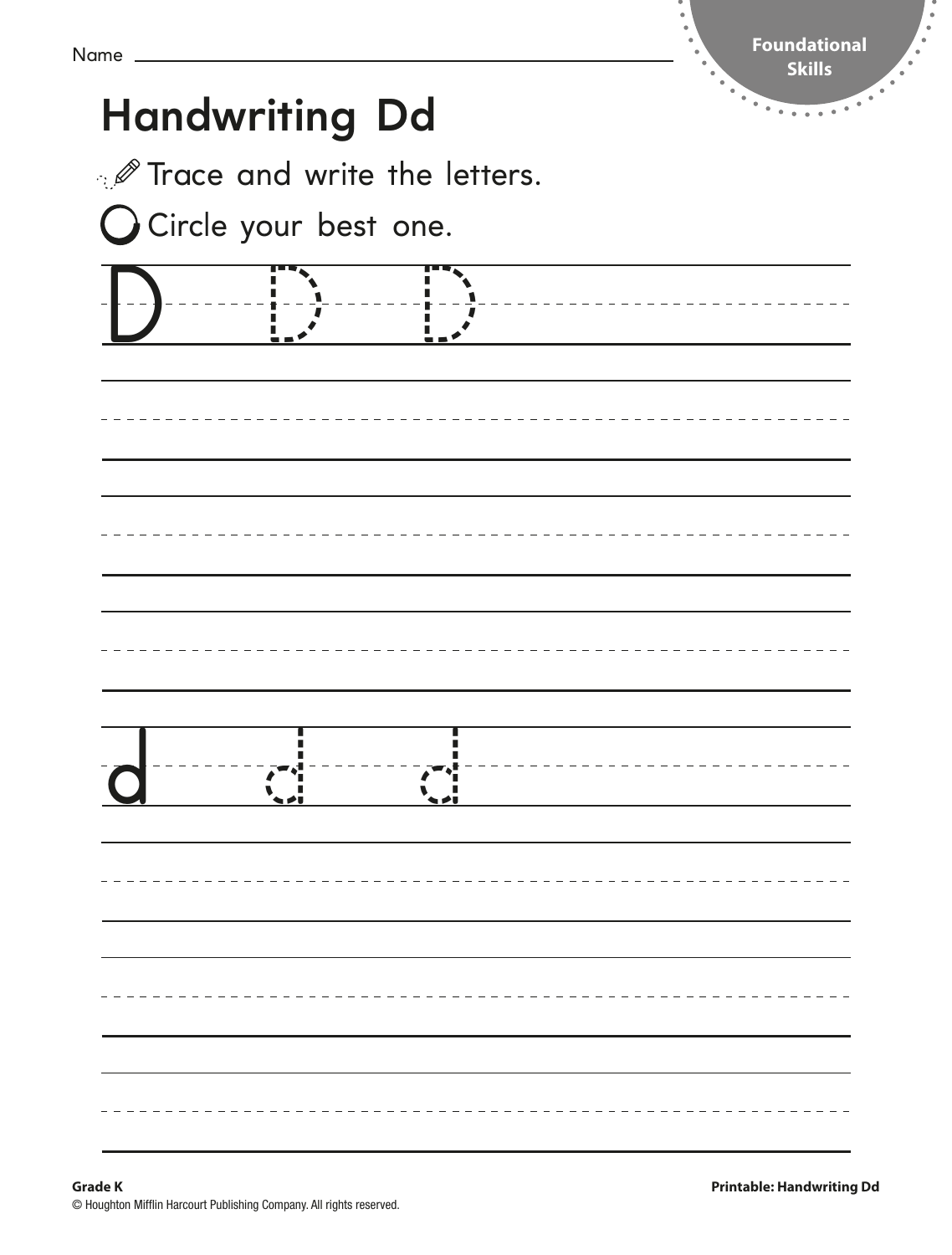| Name      |                                |                                              | Foundational<br><b>Skills</b><br>$\bullet$ |
|-----------|--------------------------------|----------------------------------------------|--------------------------------------------|
|           | <b>Handwriting Ee</b>          |                                              |                                            |
|           |                                | <b><i>A</i></b> Trace and write the letters. |                                            |
|           | <b>O</b> Circle your best one. |                                              |                                            |
|           |                                | - <b>- - -</b>                               | <u>________________</u>                    |
|           |                                | <b>THEFT</b>                                 |                                            |
|           |                                |                                              |                                            |
|           |                                |                                              |                                            |
|           |                                |                                              |                                            |
|           |                                |                                              |                                            |
|           |                                |                                              |                                            |
|           |                                |                                              |                                            |
|           |                                |                                              |                                            |
|           |                                |                                              |                                            |
| $\ominus$ |                                |                                              |                                            |
|           |                                |                                              |                                            |
|           |                                |                                              |                                            |
|           |                                |                                              |                                            |
|           |                                |                                              |                                            |
|           |                                |                                              |                                            |
|           |                                |                                              |                                            |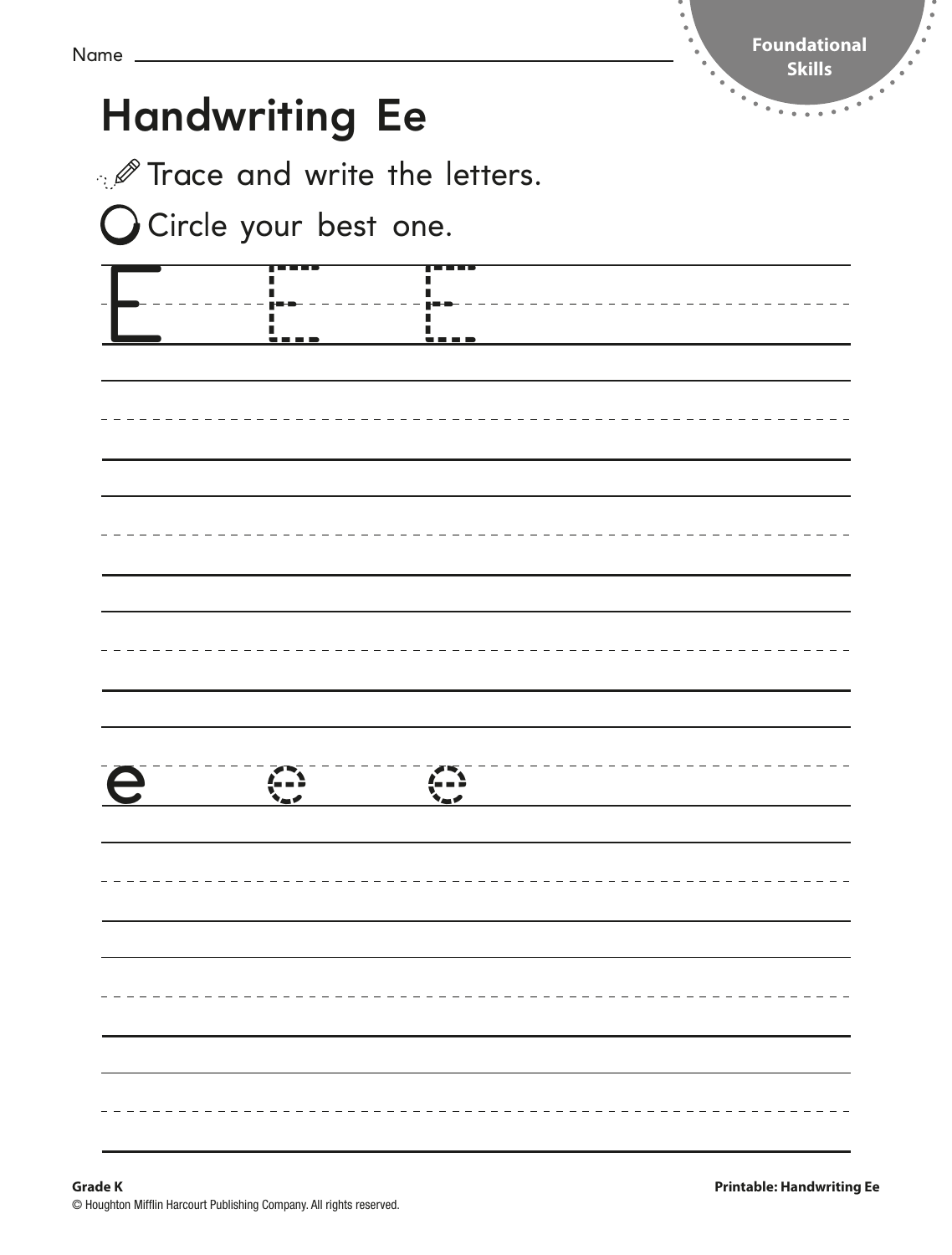| <b>Handwriting Ff</b> |                                              | <b>SKIIIS</b> |
|-----------------------|----------------------------------------------|---------------|
|                       | <b><i>A</i></b> Trace and write the letters. |               |
| Circle your best one. |                                              |               |
|                       |                                              |               |
|                       |                                              |               |
|                       |                                              |               |
|                       |                                              |               |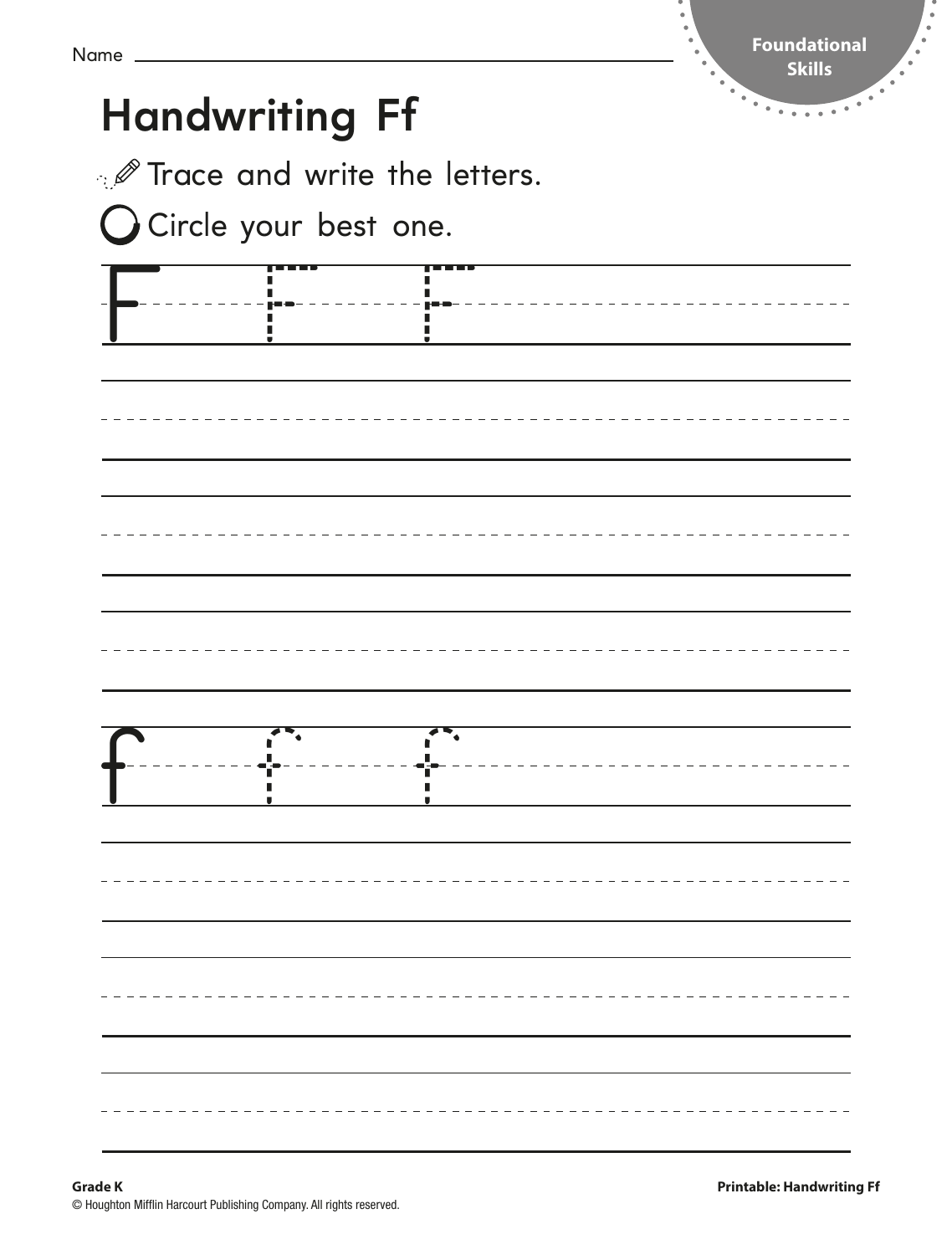| <b>Handwriting Gg</b><br><b>O</b> Circle your best one. | <b><i>A</i></b> Trace and write the letters. | <b>Skills</b> |
|---------------------------------------------------------|----------------------------------------------|---------------|
|                                                         |                                              |               |
|                                                         |                                              |               |
|                                                         |                                              |               |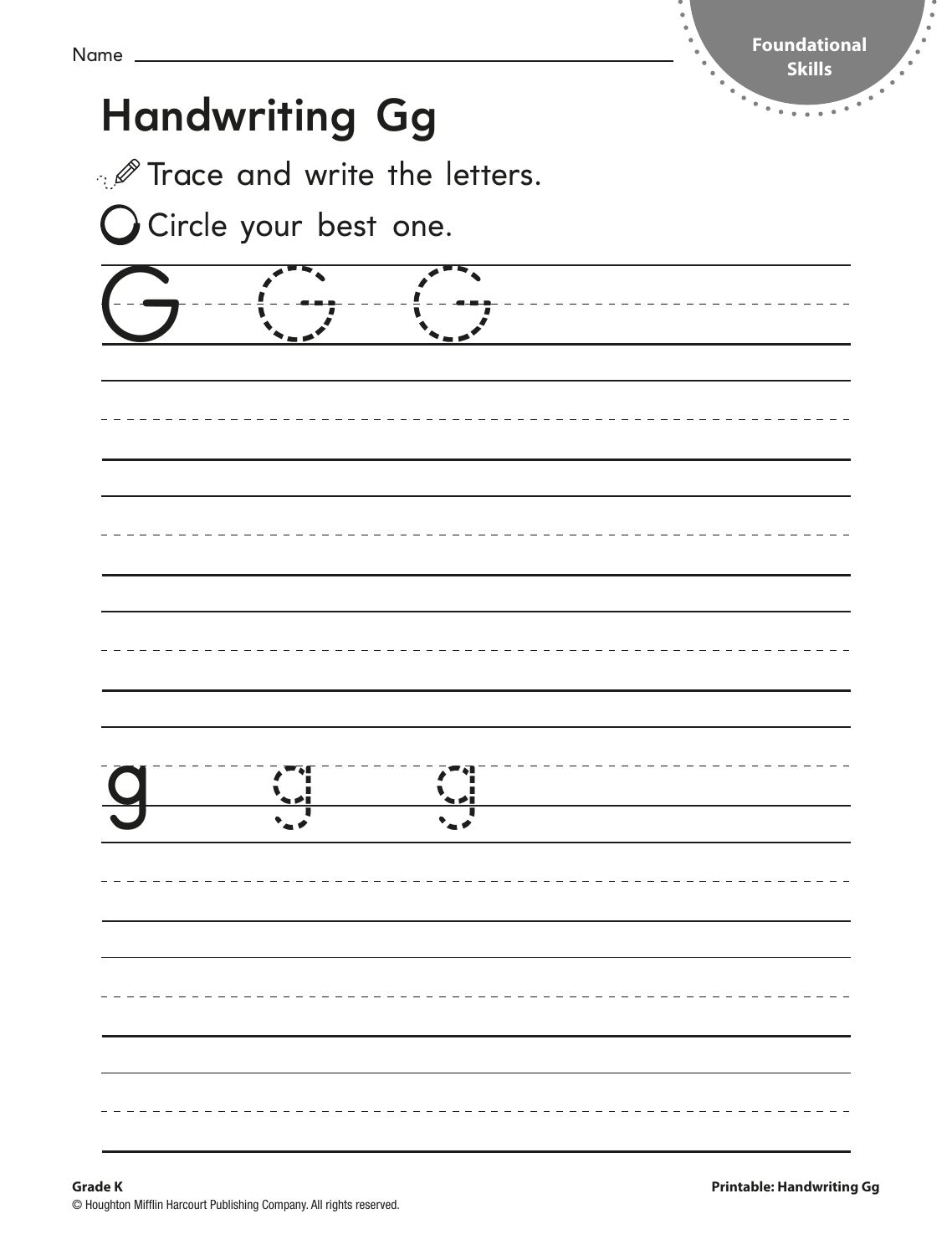| <b>Handwriting Hh</b>                     | <b><i>A</i></b> Trace and write the letters. | <u>SKIIIS</u> |
|-------------------------------------------|----------------------------------------------|---------------|
| Circle your best one.<br>   <br> -<br> -- |                                              |               |
|                                           |                                              |               |
|                                           |                                              |               |
|                                           |                                              |               |
|                                           |                                              |               |
|                                           |                                              |               |
|                                           |                                              |               |
|                                           |                                              |               |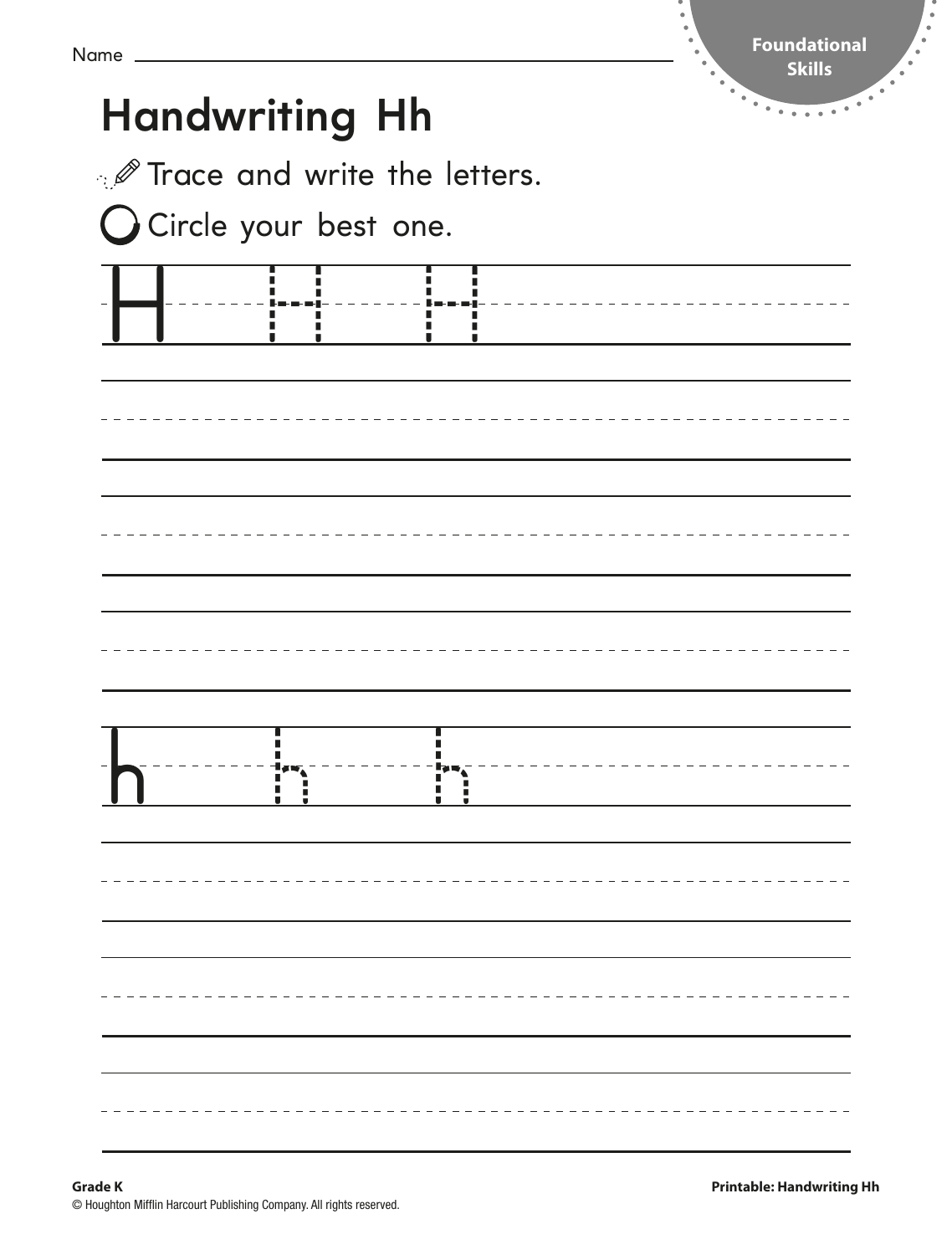| Name _ |                                |                                              | $\bullet$<br>Foundational<br><b>Skills</b> |
|--------|--------------------------------|----------------------------------------------|--------------------------------------------|
|        | <b>Handwriting Ii</b>          |                                              | $\bullet$<br>۰                             |
|        |                                | <b><i>A</i></b> Trace and write the letters. |                                            |
|        | <b>O</b> Circle your best one. |                                              |                                            |
|        | T                              | Ŧ                                            |                                            |
|        |                                |                                              |                                            |
|        | J,                             | <u>J.</u>                                    |                                            |
|        |                                |                                              |                                            |
|        |                                |                                              |                                            |
|        |                                |                                              |                                            |
|        |                                |                                              |                                            |
|        |                                |                                              |                                            |
|        |                                |                                              |                                            |
|        |                                |                                              |                                            |
|        |                                |                                              |                                            |
|        |                                |                                              |                                            |
|        |                                |                                              |                                            |
|        |                                |                                              |                                            |
|        |                                |                                              |                                            |
|        |                                |                                              |                                            |
|        |                                |                                              |                                            |
|        |                                |                                              |                                            |
|        |                                |                                              |                                            |
|        |                                |                                              |                                            |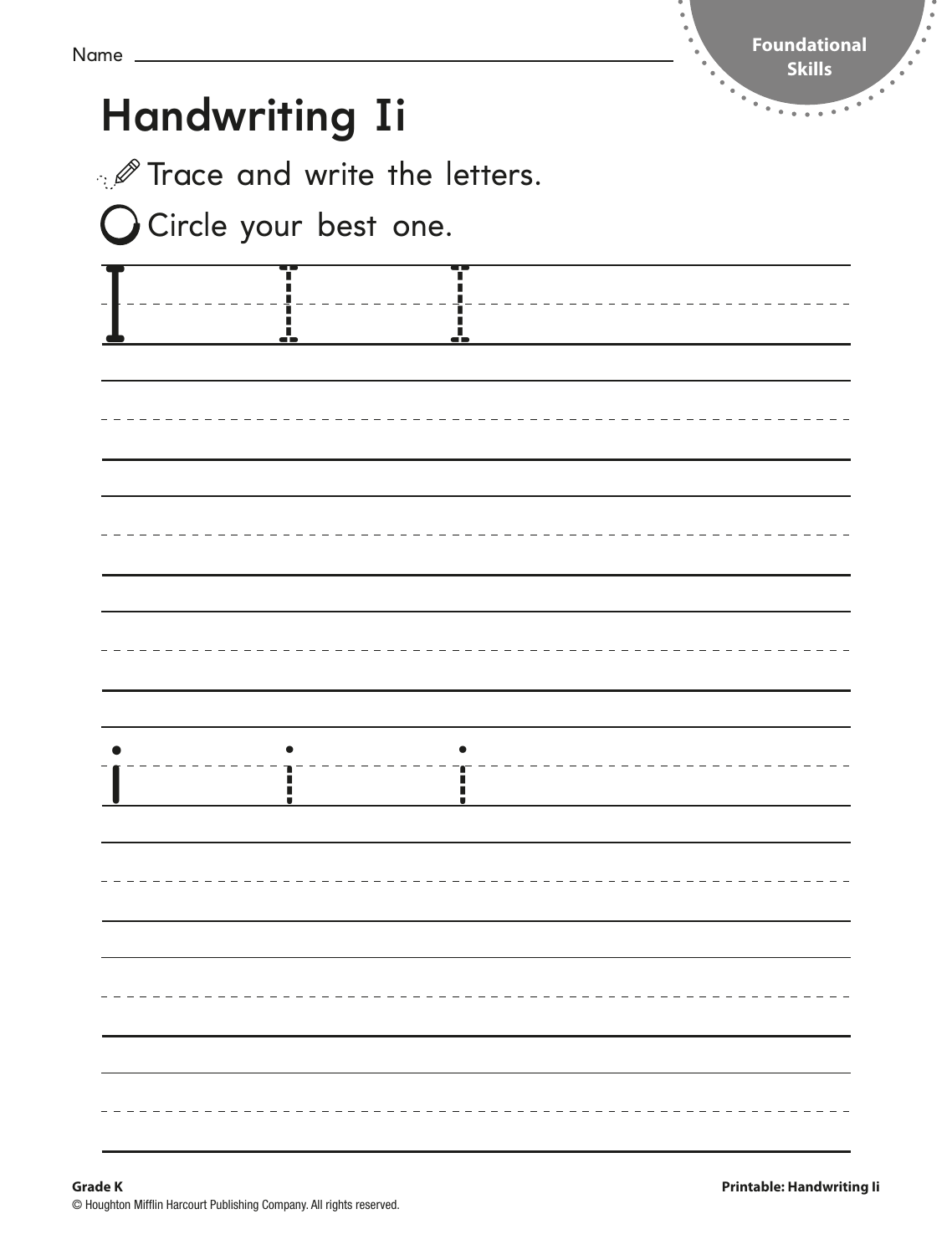| <b>Handwriting Jj</b><br><b><i>A</i></b> Trace and write the letters.<br><b>O</b> Circle your best one. |  |                             | . |
|---------------------------------------------------------------------------------------------------------|--|-----------------------------|---|
|                                                                                                         |  | <u>an ja s</u><br>$\sim -1$ |   |
|                                                                                                         |  |                             |   |
|                                                                                                         |  |                             |   |
|                                                                                                         |  |                             |   |
|                                                                                                         |  |                             |   |
|                                                                                                         |  |                             |   |
|                                                                                                         |  |                             |   |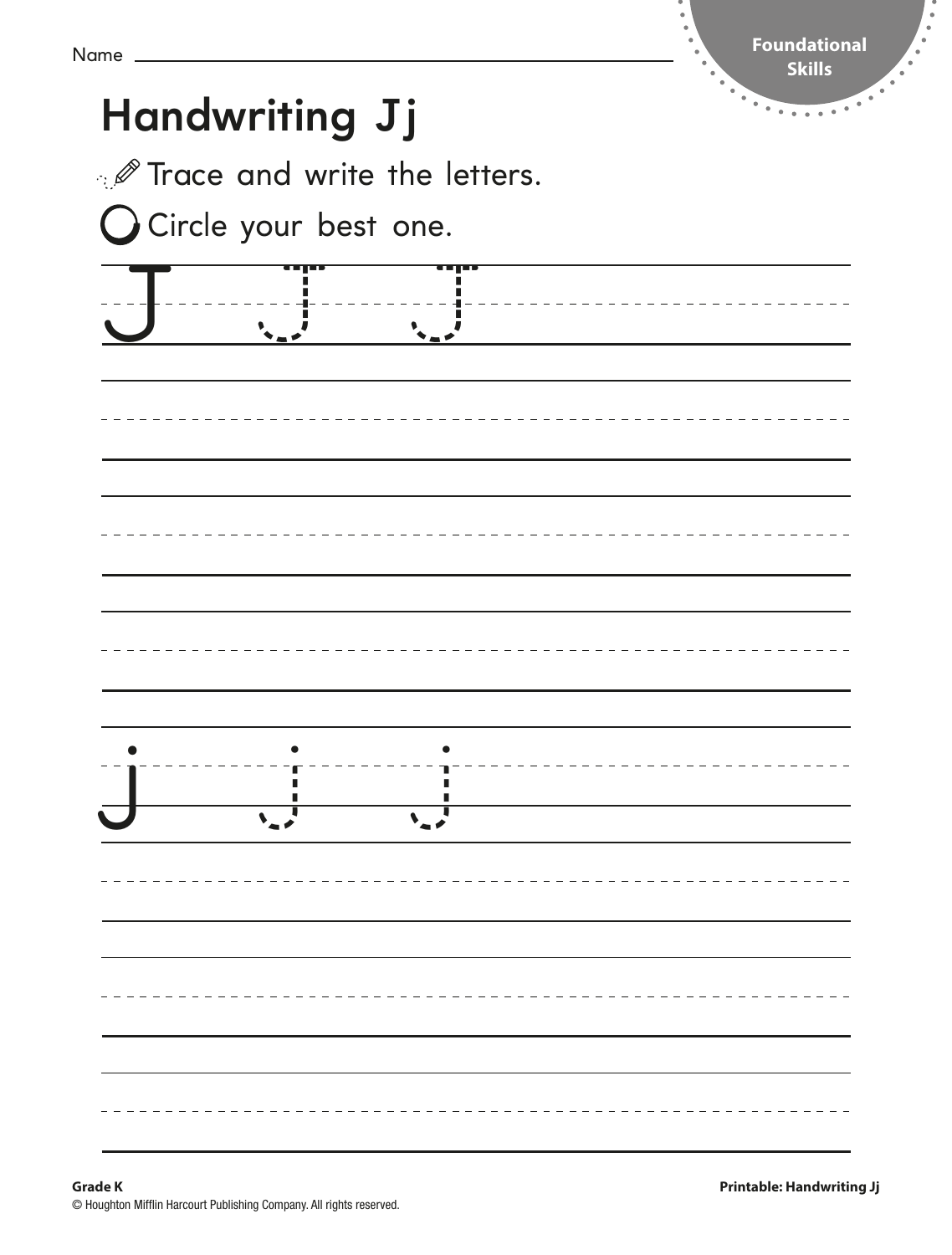$\ddot{\cdot}$ 

Ĩ.

|                                |                                              | <b>Skills</b><br>$\overline{\phantom{a}}_{\phantom{a}a}$ |
|--------------------------------|----------------------------------------------|----------------------------------------------------------|
| <b>Handwriting Kk</b>          |                                              |                                                          |
|                                | <b><i>A</i></b> Trace and write the letters. |                                                          |
| <b>O</b> Circle your best one. |                                              |                                                          |
|                                |                                              |                                                          |
|                                |                                              |                                                          |
|                                |                                              |                                                          |
|                                |                                              |                                                          |
| <u>!'</u>                      | $\mathbf{I}$                                 |                                                          |
|                                |                                              |                                                          |
|                                |                                              |                                                          |
|                                |                                              |                                                          |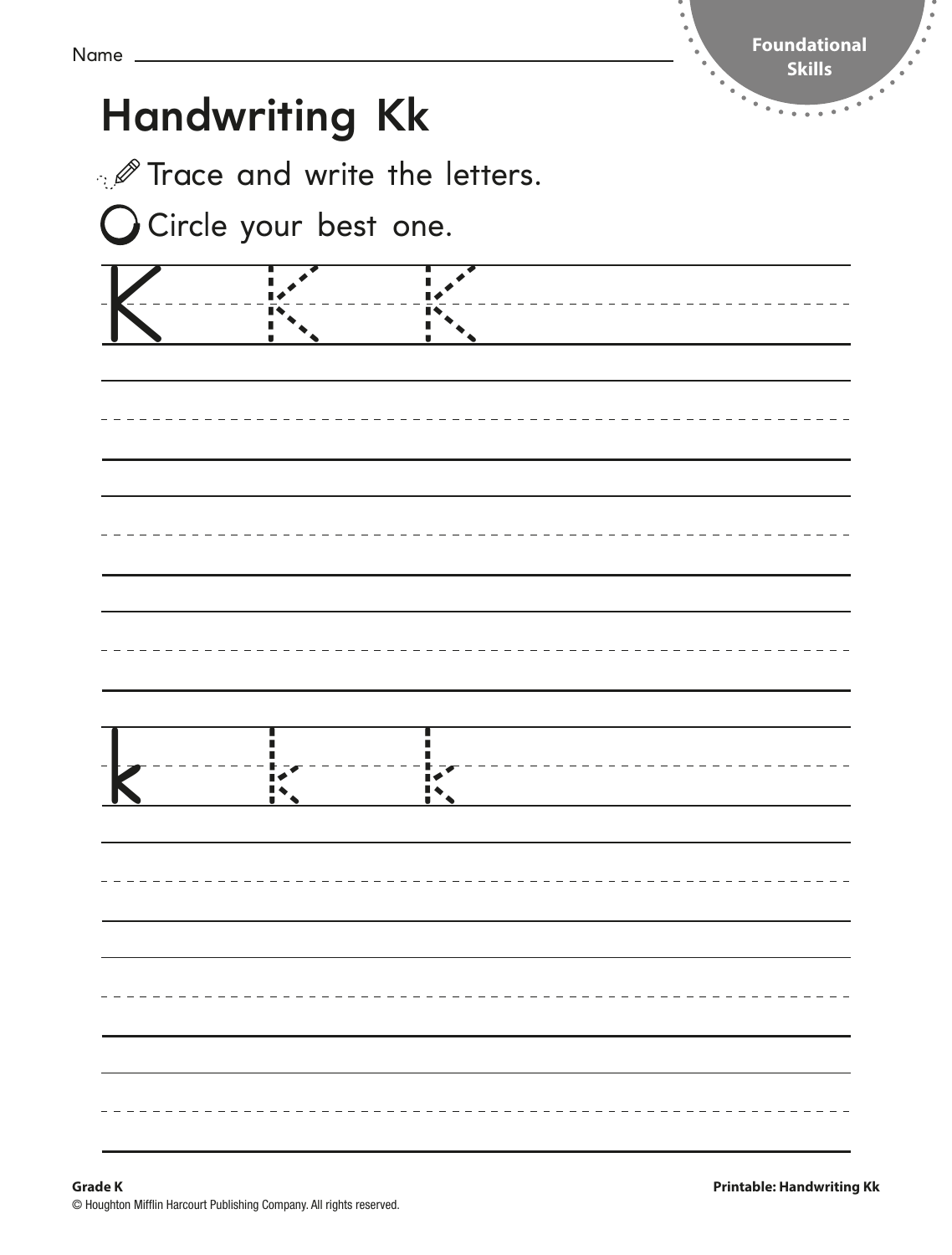| Name                                         | Foundational<br><b>Skills</b> |
|----------------------------------------------|-------------------------------|
| <b>Handwriting LI</b>                        | ٠<br>۰.<br>.                  |
| <b><i>A</i></b> Trace and write the letters. |                               |
| <b>O</b> Circle your best one.               |                               |
|                                              |                               |
| ٠                                            |                               |
| ----                                         |                               |
|                                              |                               |
|                                              |                               |
|                                              |                               |
|                                              |                               |
|                                              |                               |
|                                              |                               |
|                                              |                               |
|                                              |                               |
|                                              |                               |
|                                              |                               |
|                                              |                               |
|                                              |                               |
|                                              |                               |
|                                              |                               |
|                                              |                               |
|                                              |                               |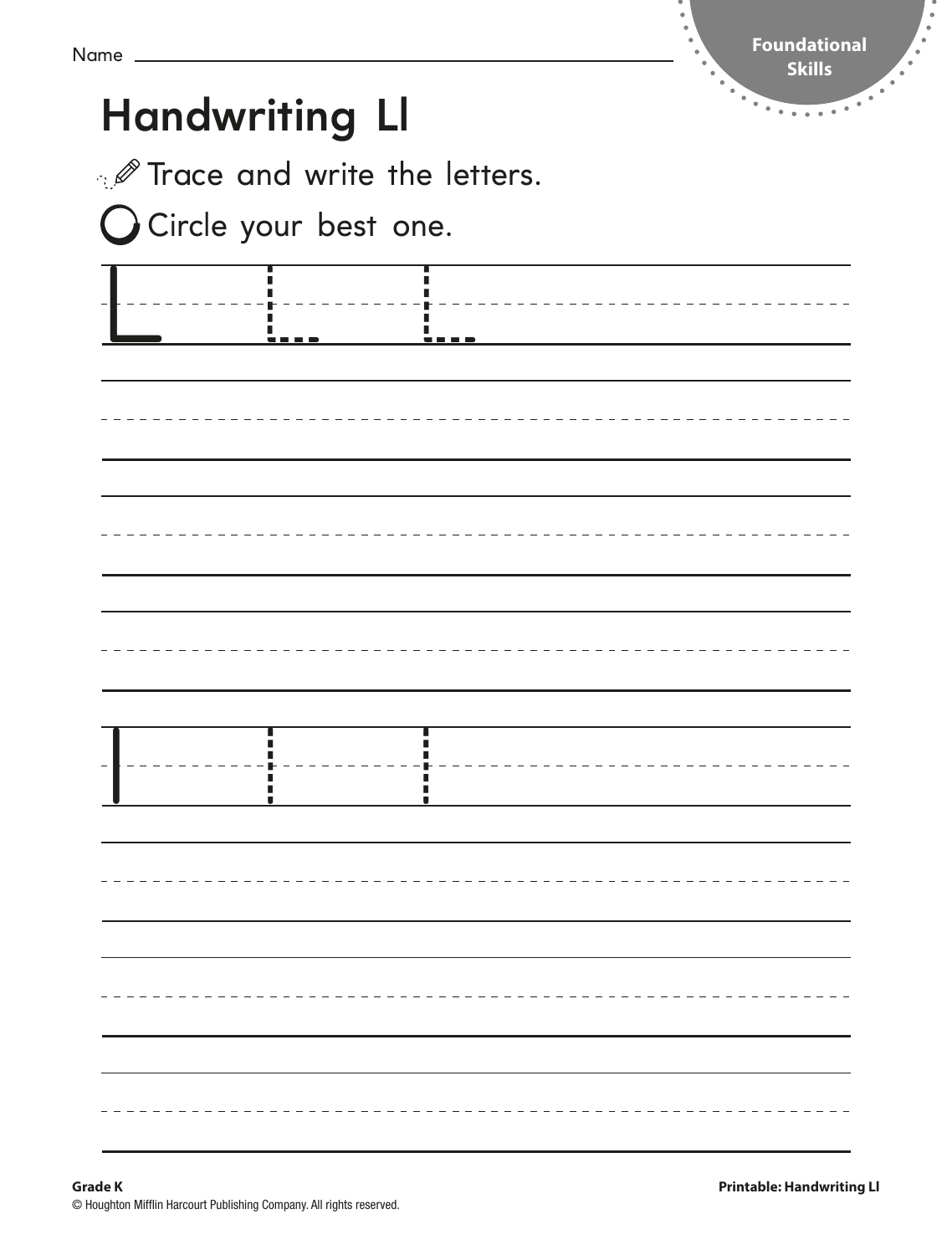|                                |                                              | <b>Skills</b> |
|--------------------------------|----------------------------------------------|---------------|
| <b>Handwriting Mm</b>          |                                              |               |
|                                | <b><i>I</i></b> Trace and write the letters. |               |
| <b>O</b> Circle your best one. |                                              |               |
|                                |                                              |               |
|                                |                                              |               |
|                                |                                              |               |
|                                |                                              |               |
| H.                             | ÷                                            |               |
|                                |                                              |               |
|                                |                                              |               |
|                                |                                              |               |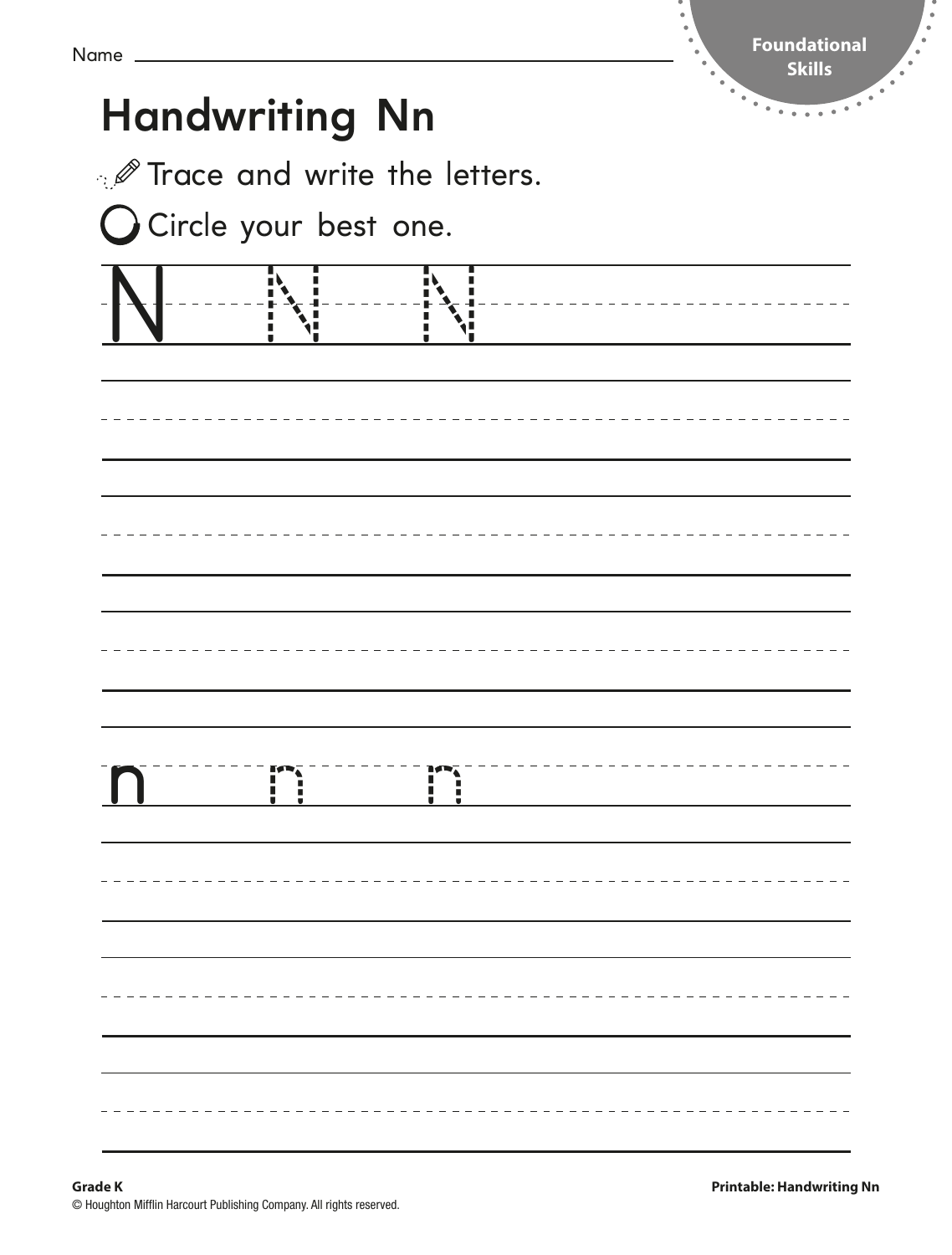|                                              | <b>Skills</b> |
|----------------------------------------------|---------------|
| <b>Handwriting Oo</b>                        |               |
| <b><i>I</i></b> Trace and write the letters. |               |
| O Circle your best one.                      |               |
|                                              |               |
|                                              |               |
|                                              |               |
|                                              |               |
|                                              |               |
|                                              |               |
|                                              |               |
|                                              |               |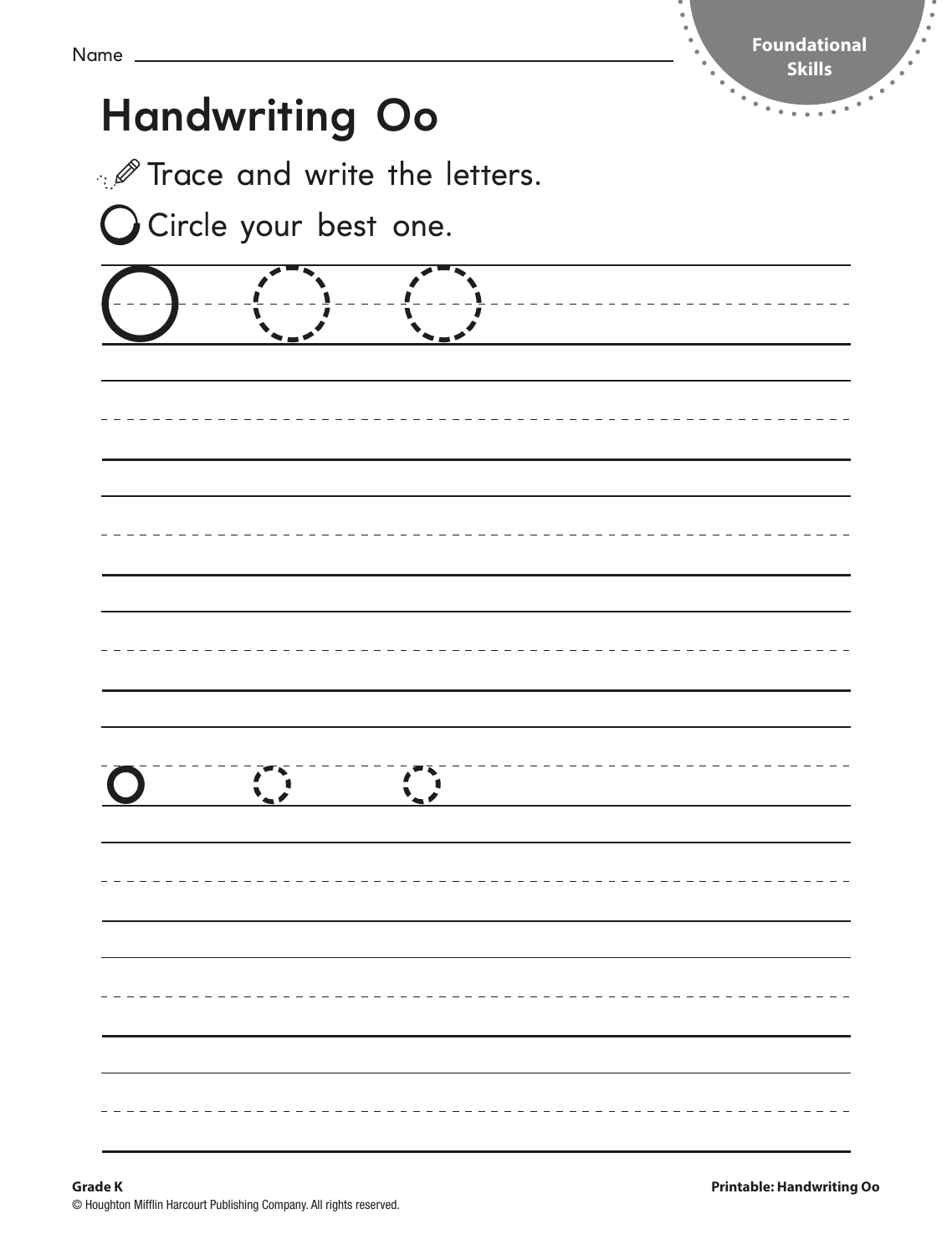| Name | <b>Handwriting Pp</b>                        |                                 | Foundational<br><b>Skills</b><br>۰.<br>. |
|------|----------------------------------------------|---------------------------------|------------------------------------------|
|      |                                              |                                 |                                          |
|      | <b><i>A</i></b> Trace and write the letters. |                                 |                                          |
|      | <b>O</b> Circle your best one.               |                                 |                                          |
|      |                                              | ▁<br>▃▝▃▃▁▁▗▕▅▅▅ <sup>▟</sup> ▃ |                                          |
|      |                                              |                                 |                                          |
|      |                                              |                                 |                                          |
|      |                                              |                                 |                                          |
|      |                                              |                                 |                                          |
|      |                                              |                                 |                                          |
|      |                                              |                                 |                                          |
|      |                                              |                                 |                                          |
|      |                                              |                                 |                                          |
|      |                                              |                                 |                                          |
|      |                                              |                                 |                                          |
|      |                                              |                                 |                                          |
|      |                                              |                                 |                                          |
|      |                                              |                                 |                                          |
|      |                                              |                                 |                                          |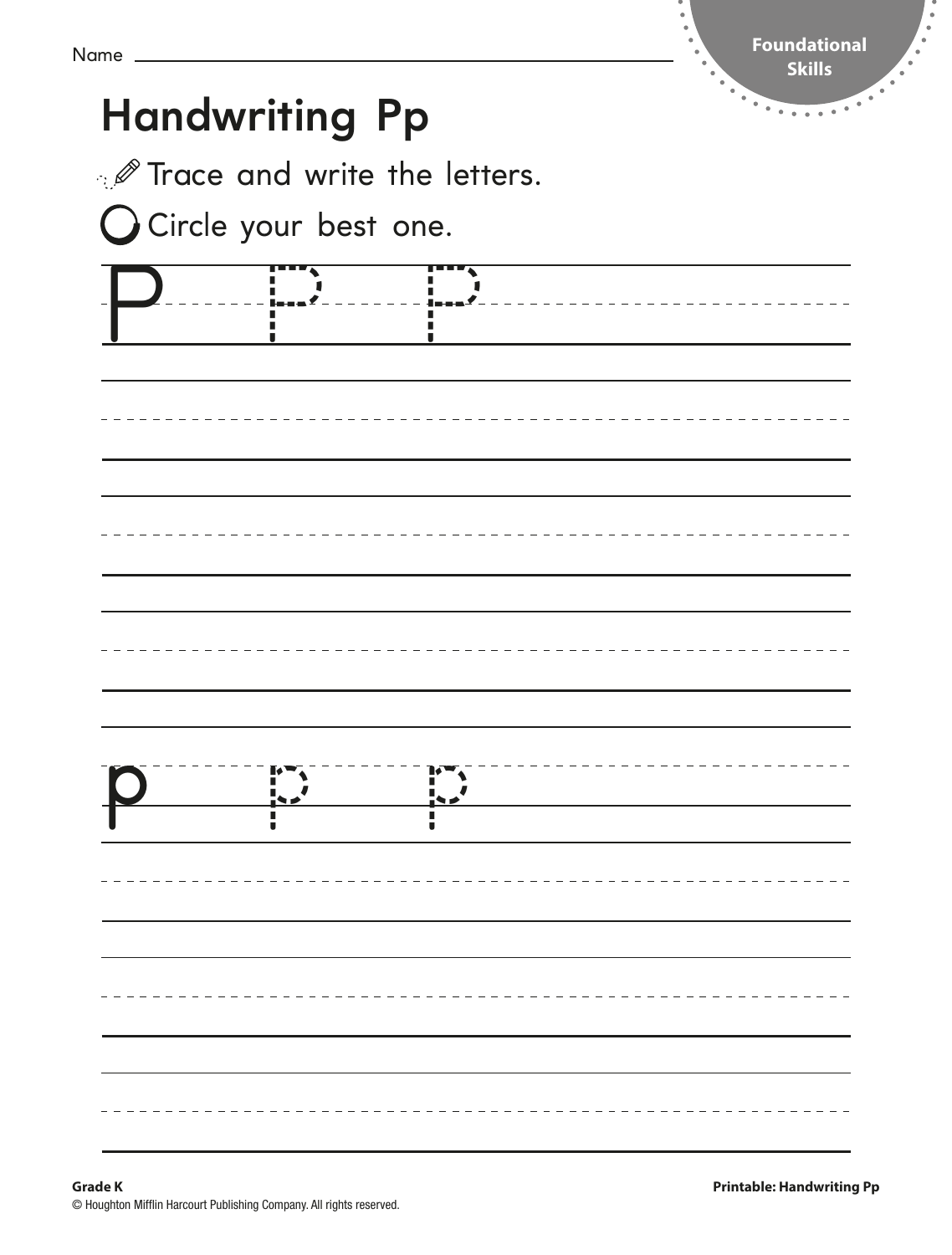$\frac{1}{2}$ 

Ĩ.

|                         |                                              | <b>Skills</b><br>۰                           |
|-------------------------|----------------------------------------------|----------------------------------------------|
| <b>Handwriting Qq</b>   |                                              | $\overline{\phantom{a}}_{\phantom{a}a}$<br>. |
|                         | <b><i>A</i></b> Trace and write the letters. |                                              |
| O Circle your best one. |                                              |                                              |
|                         |                                              |                                              |
|                         |                                              |                                              |
|                         |                                              |                                              |
|                         |                                              |                                              |
|                         |                                              |                                              |
|                         |                                              |                                              |
|                         |                                              |                                              |
|                         |                                              |                                              |
|                         |                                              |                                              |
|                         |                                              |                                              |
|                         |                                              |                                              |
|                         |                                              |                                              |
|                         |                                              |                                              |
|                         |                                              |                                              |
|                         |                                              |                                              |
|                         |                                              |                                              |
|                         |                                              |                                              |
|                         |                                              |                                              |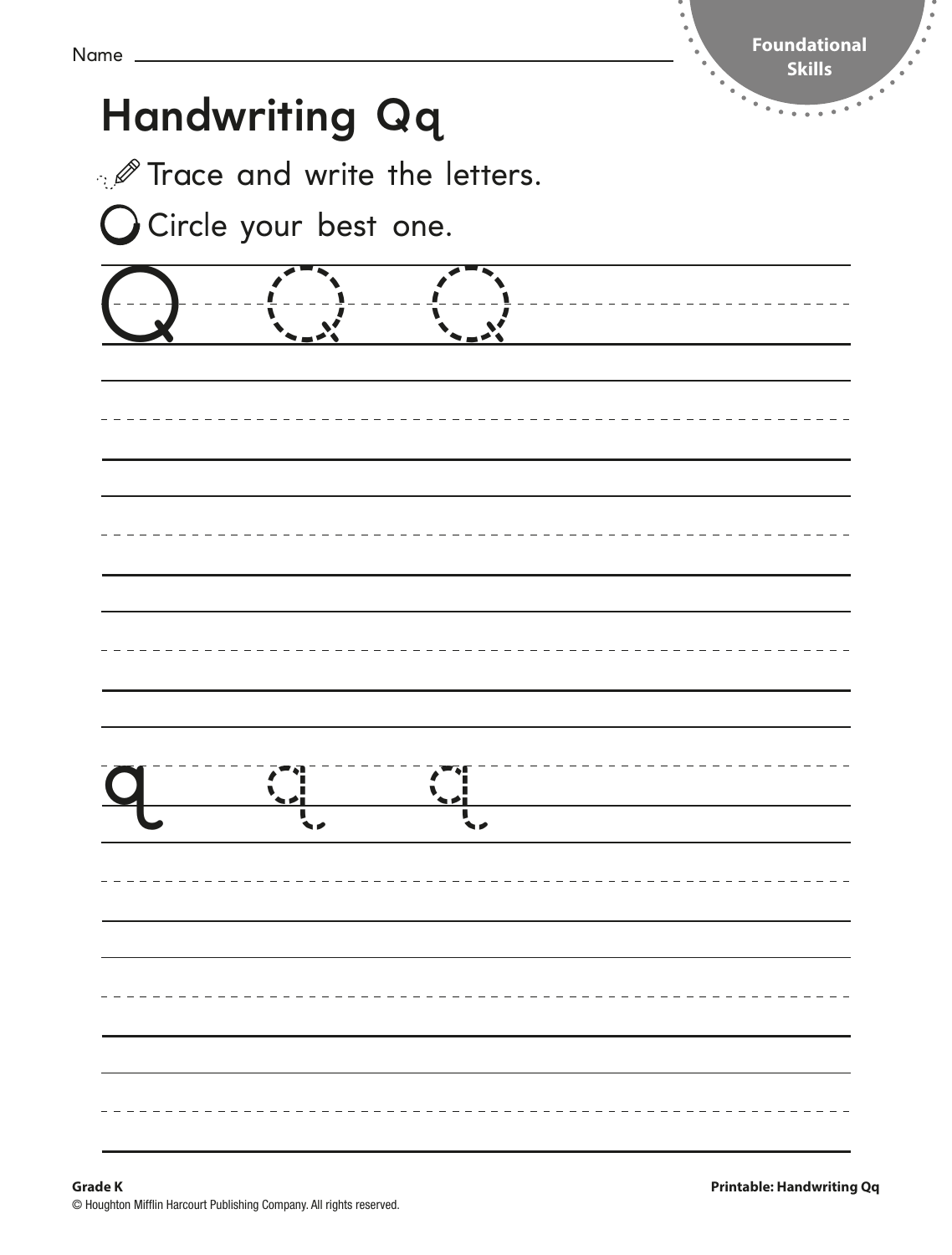|                                              | Foundational<br><b>Skills</b> |
|----------------------------------------------|-------------------------------|
| <b>Handwriting Rr</b>                        | ۰.<br>.                       |
| <b><i>A</i></b> Trace and write the letters. |                               |
| <b>O</b> Circle your best one.               |                               |
|                                              |                               |
| $- - - - -$                                  |                               |
|                                              |                               |
|                                              |                               |
|                                              |                               |
|                                              |                               |
|                                              |                               |
|                                              |                               |
|                                              |                               |
|                                              |                               |
|                                              |                               |
|                                              |                               |
| H                                            |                               |
|                                              |                               |
|                                              |                               |
|                                              |                               |
|                                              |                               |
|                                              |                               |
|                                              |                               |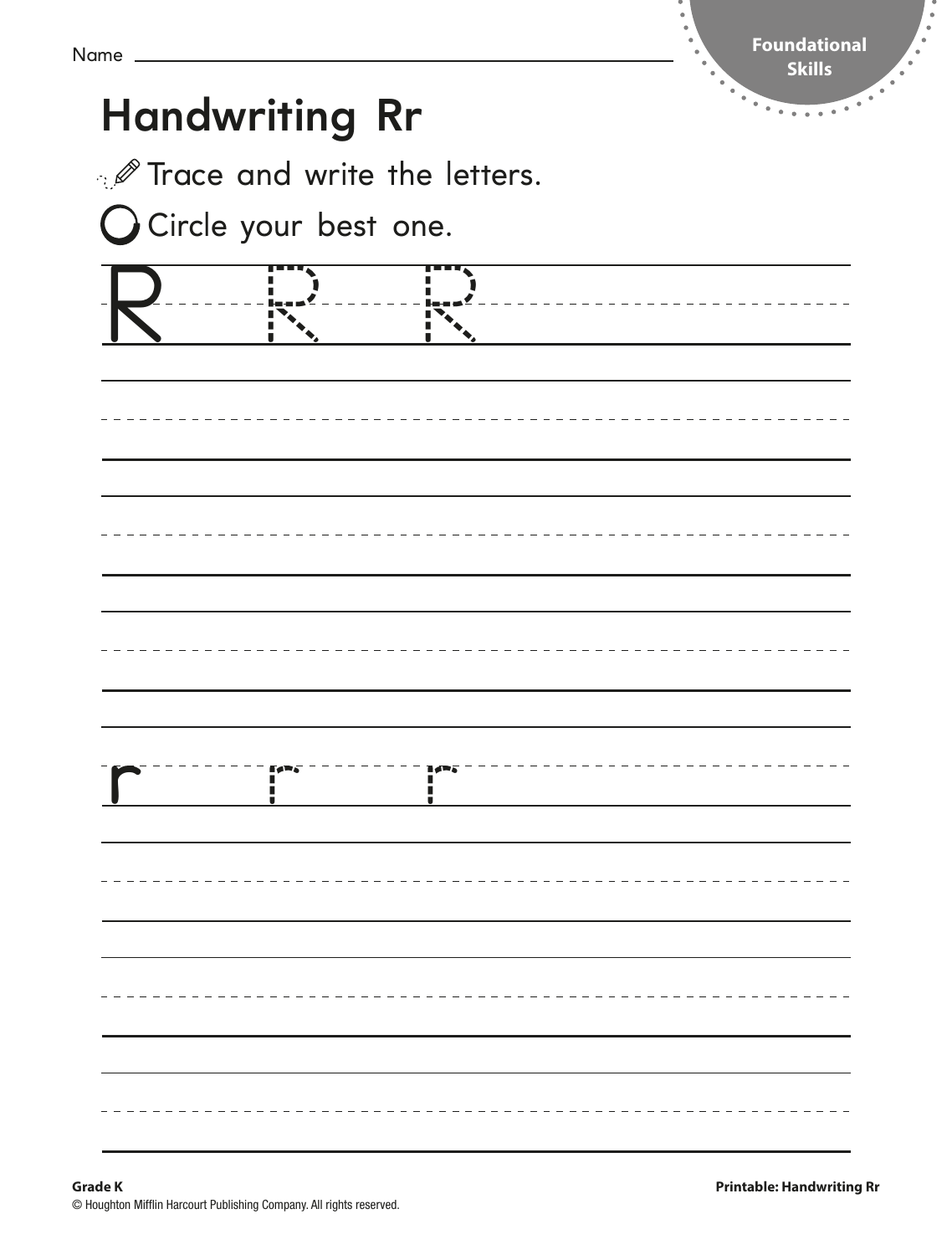|             |                                |                                              | экшэ                       |
|-------------|--------------------------------|----------------------------------------------|----------------------------|
|             | <b>Handwriting Ss</b>          |                                              |                            |
|             |                                | <b><i>I</i></b> Trace and write the letters. |                            |
|             | <b>O</b> Circle your best one. |                                              |                            |
| $\mathbf C$ |                                |                                              |                            |
|             |                                |                                              | -------------------------- |
|             |                                |                                              |                            |
|             |                                |                                              |                            |
|             |                                |                                              |                            |
|             |                                |                                              |                            |
|             |                                |                                              |                            |
|             |                                |                                              |                            |
|             |                                |                                              |                            |
|             |                                |                                              |                            |
|             |                                |                                              |                            |
|             |                                |                                              |                            |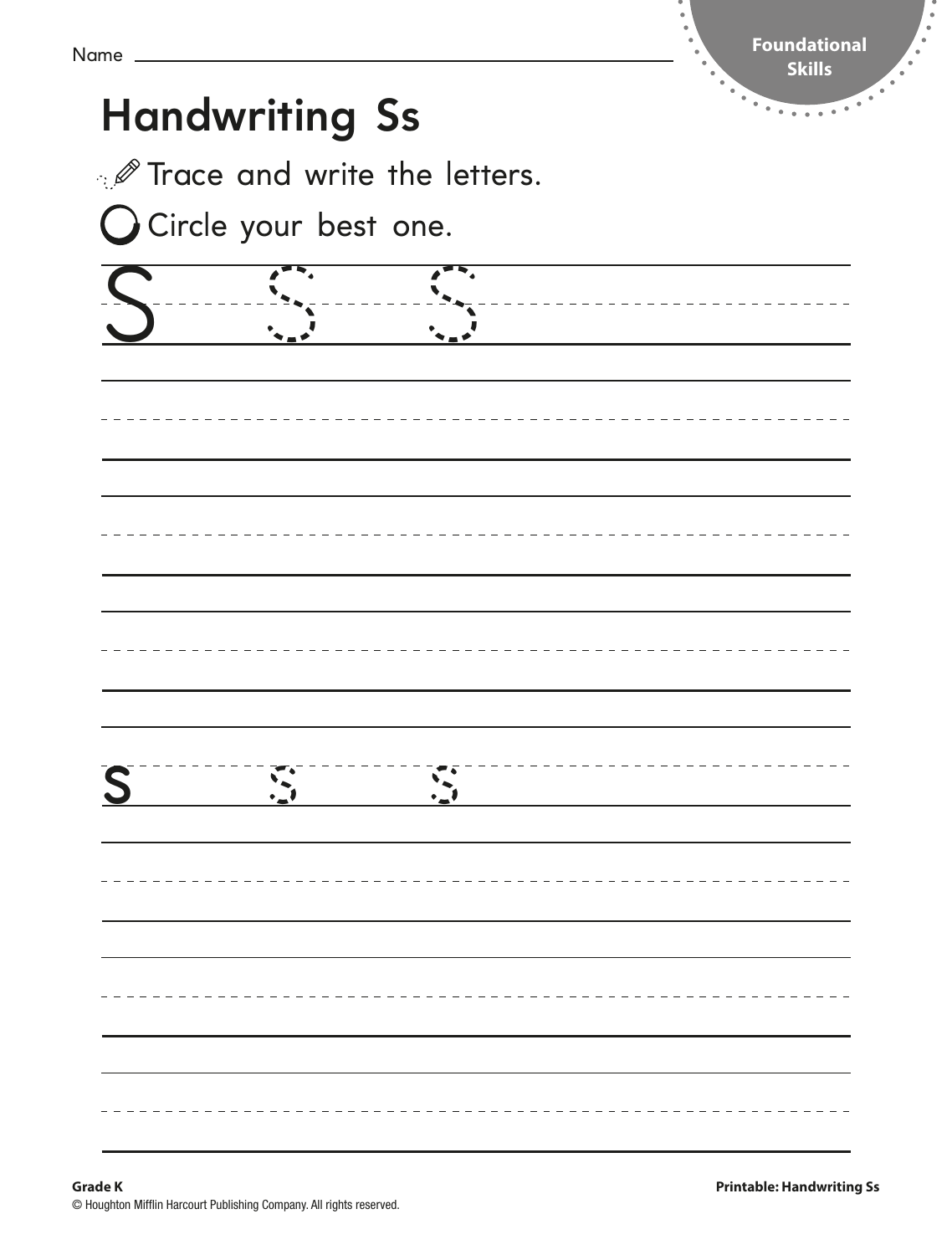|                                                                                | <b>Handwriting Tt</b> |           |                                     |
|--------------------------------------------------------------------------------|-----------------------|-----------|-------------------------------------|
| <b><i>A</i></b> Trace and write the letters.<br><b>O</b> Circle your best one. |                       |           |                                     |
|                                                                                | <u>ann ne</u>         | a n n n d |                                     |
|                                                                                |                       |           |                                     |
|                                                                                |                       |           |                                     |
|                                                                                |                       |           |                                     |
|                                                                                |                       |           | <u> 2 2 2 2 2 2 2 2 2 2 2 2 2 2</u> |
|                                                                                |                       |           |                                     |
|                                                                                |                       |           |                                     |
|                                                                                |                       |           |                                     |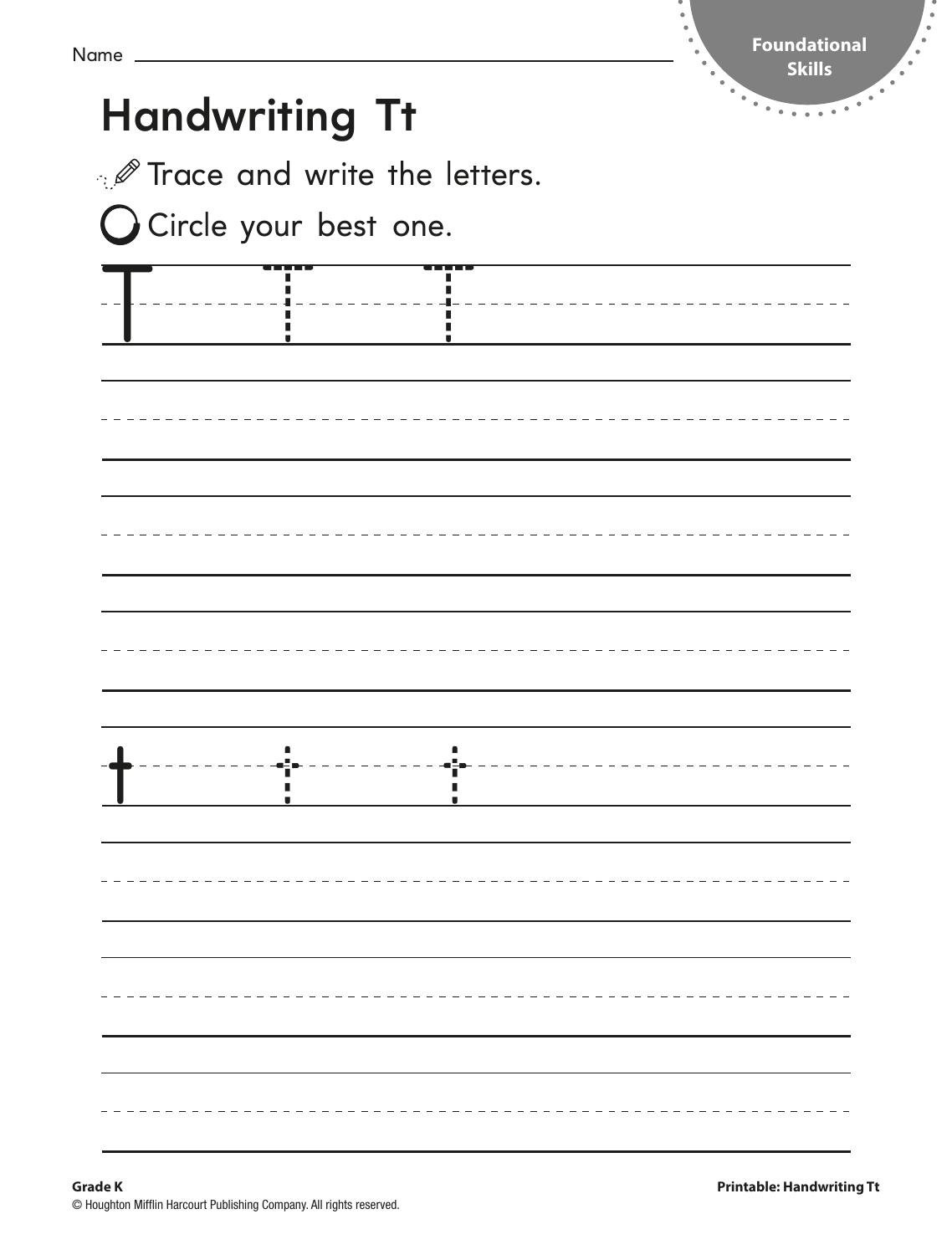| Name |                                              |                     | Foundational<br><b>Skills</b> |
|------|----------------------------------------------|---------------------|-------------------------------|
|      | <b>Handwriting Uu</b>                        |                     | ۰.<br>.                       |
|      | <b><i>A</i></b> Trace and write the letters. |                     |                               |
|      | <b>O</b> Circle your best one.               |                     |                               |
|      | <br>  -<br>  ---  --------                   |                     |                               |
|      |                                              |                     |                               |
|      |                                              |                     |                               |
|      |                                              |                     |                               |
|      |                                              |                     |                               |
|      |                                              |                     |                               |
|      |                                              |                     |                               |
|      | j.<br>п                                      | a a<br>п<br>в.<br>п |                               |
|      |                                              |                     |                               |
|      |                                              |                     |                               |
|      |                                              |                     |                               |
|      |                                              |                     |                               |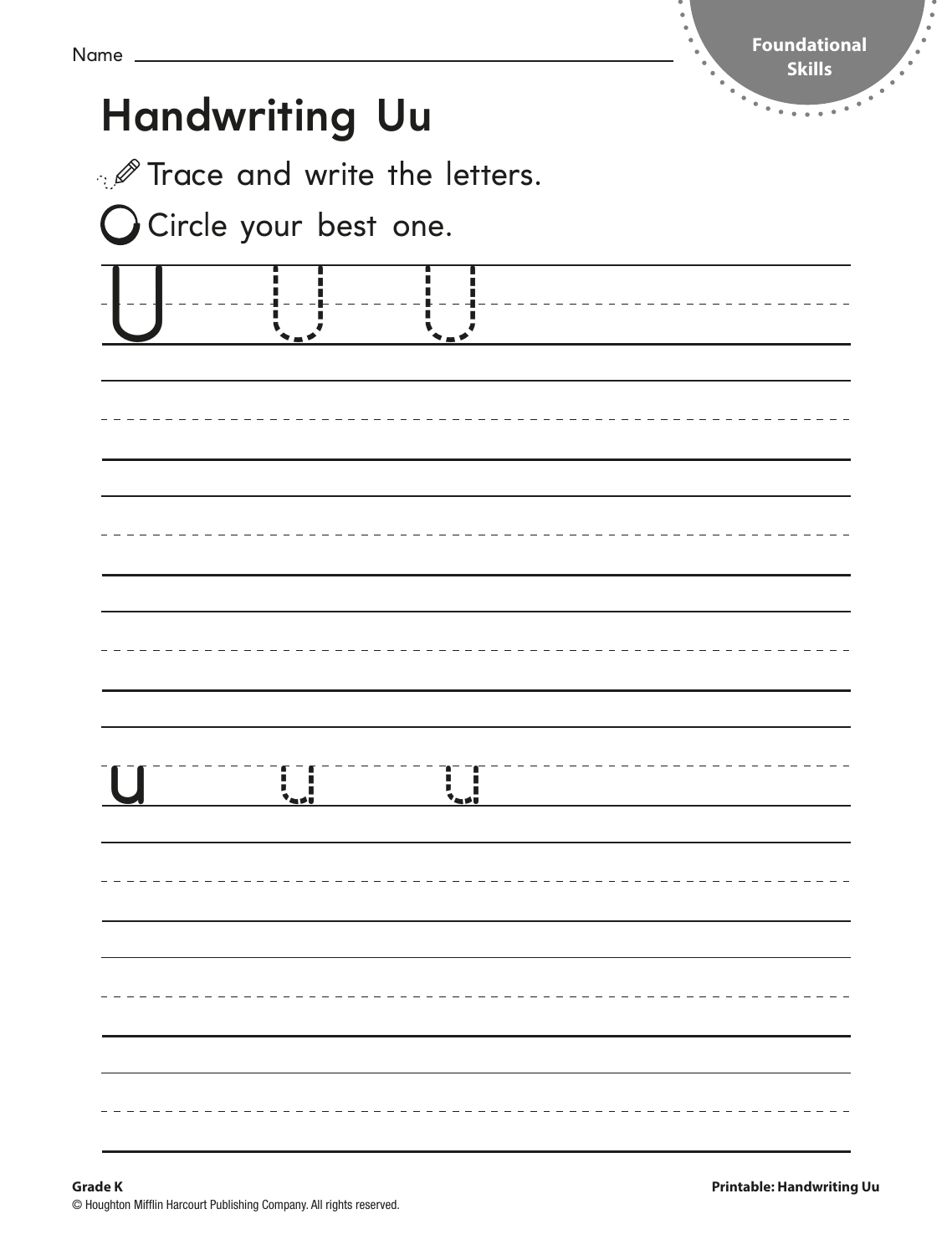| <b>Handwriting Vv</b> |                                              |  |
|-----------------------|----------------------------------------------|--|
|                       | <b><i>I</i></b> Trace and write the letters. |  |
| Circle your best one. |                                              |  |
|                       |                                              |  |
|                       |                                              |  |
|                       |                                              |  |
|                       |                                              |  |
|                       |                                              |  |
|                       |                                              |  |
|                       |                                              |  |
|                       |                                              |  |
|                       |                                              |  |
|                       |                                              |  |
|                       |                                              |  |
|                       |                                              |  |
|                       |                                              |  |
|                       |                                              |  |
|                       |                                              |  |
|                       |                                              |  |
|                       |                                              |  |
|                       |                                              |  |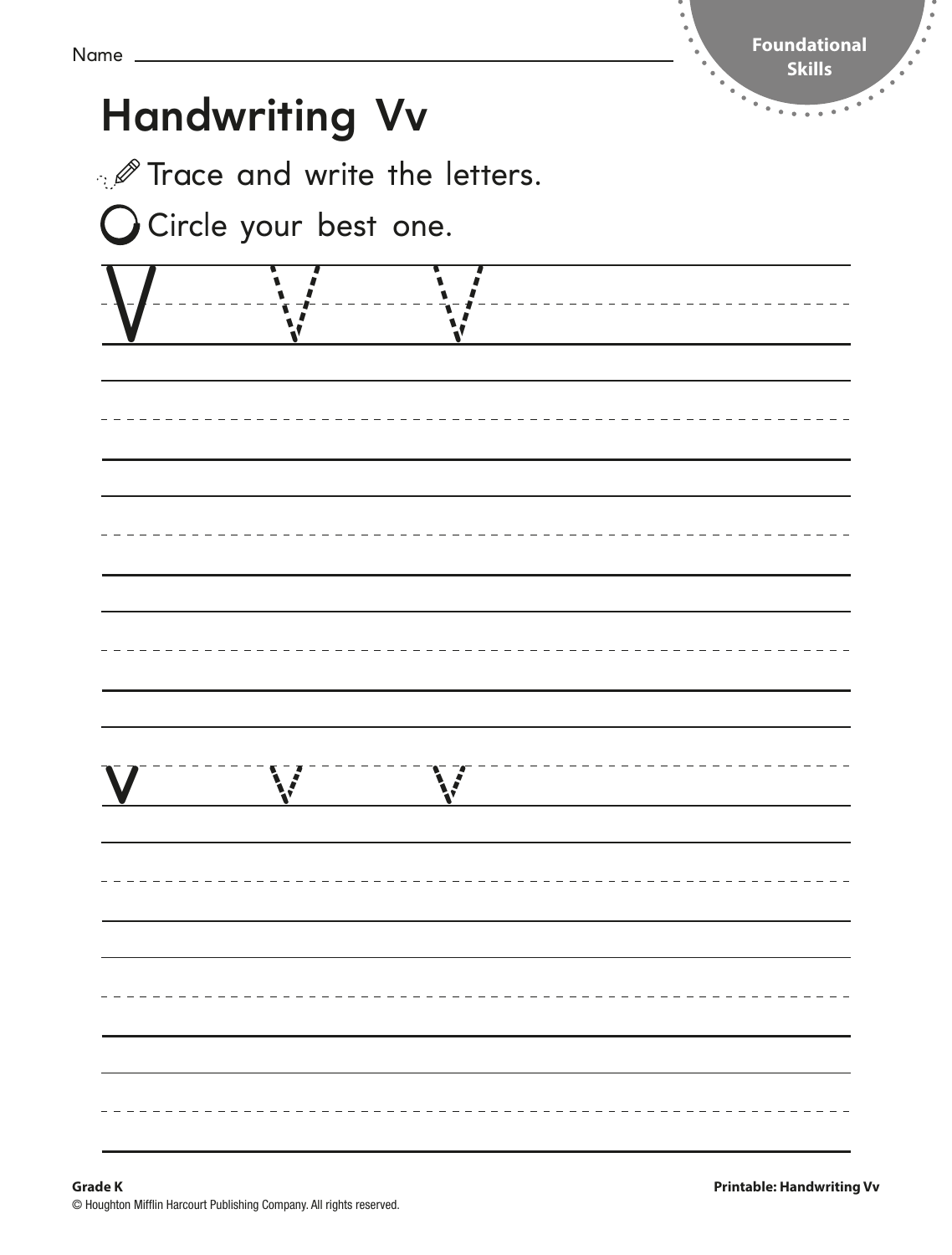| <b>Handwriting Ww</b>                        | <b>Skills</b><br>۰<br>$\bullet$<br>$\bullet$ |
|----------------------------------------------|----------------------------------------------|
| <b><i>A</i></b> Trace and write the letters. |                                              |
| <b>O</b> Circle your best one.               |                                              |
|                                              |                                              |
|                                              |                                              |
|                                              |                                              |
|                                              |                                              |
|                                              |                                              |
|                                              |                                              |
|                                              |                                              |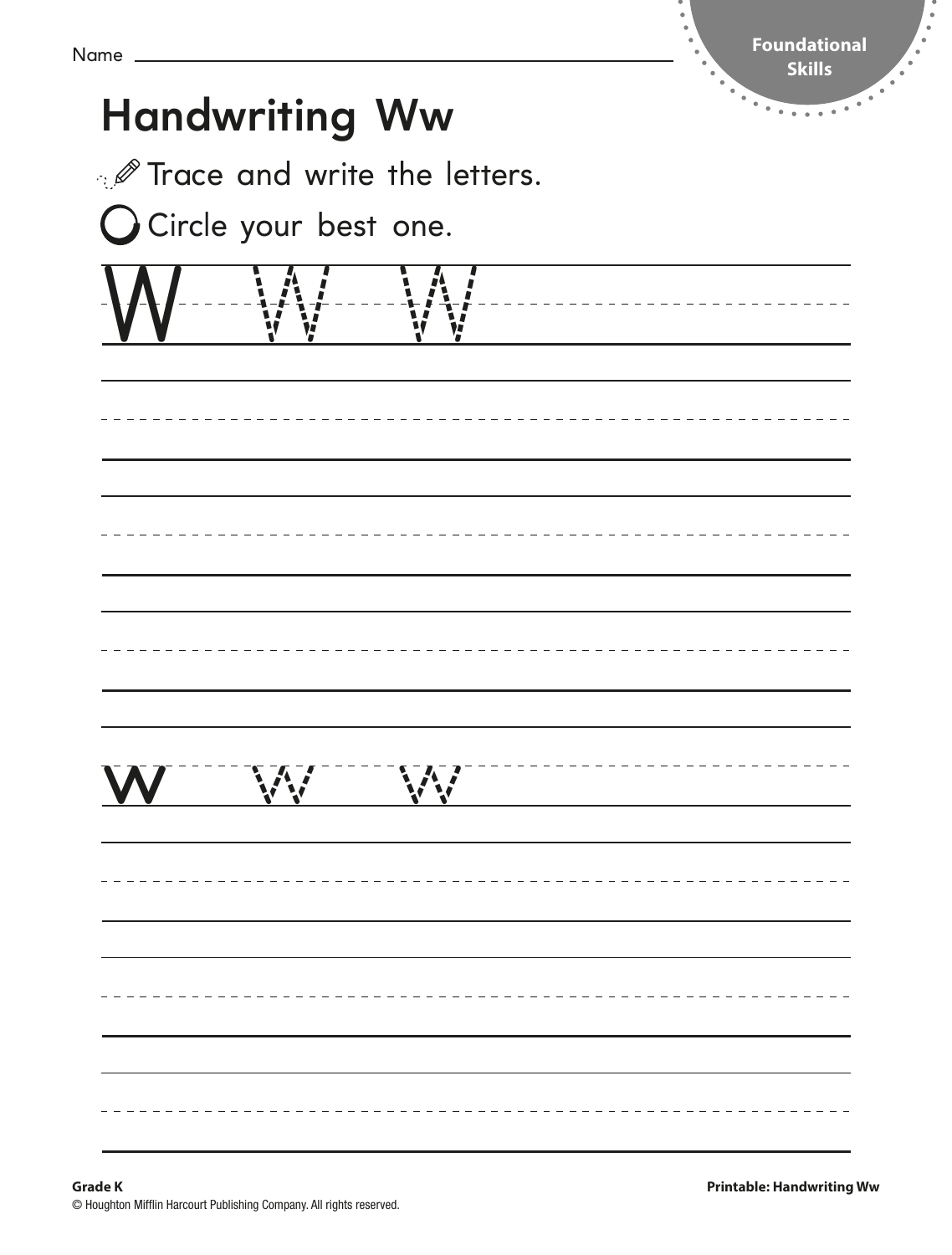| <b>SKIIIS</b> |
|---------------|
|               |
|               |
|               |
|               |
|               |
|               |
|               |
|               |
|               |
|               |
|               |
|               |
|               |
|               |
|               |
|               |
|               |
|               |
|               |
|               |
|               |
|               |
|               |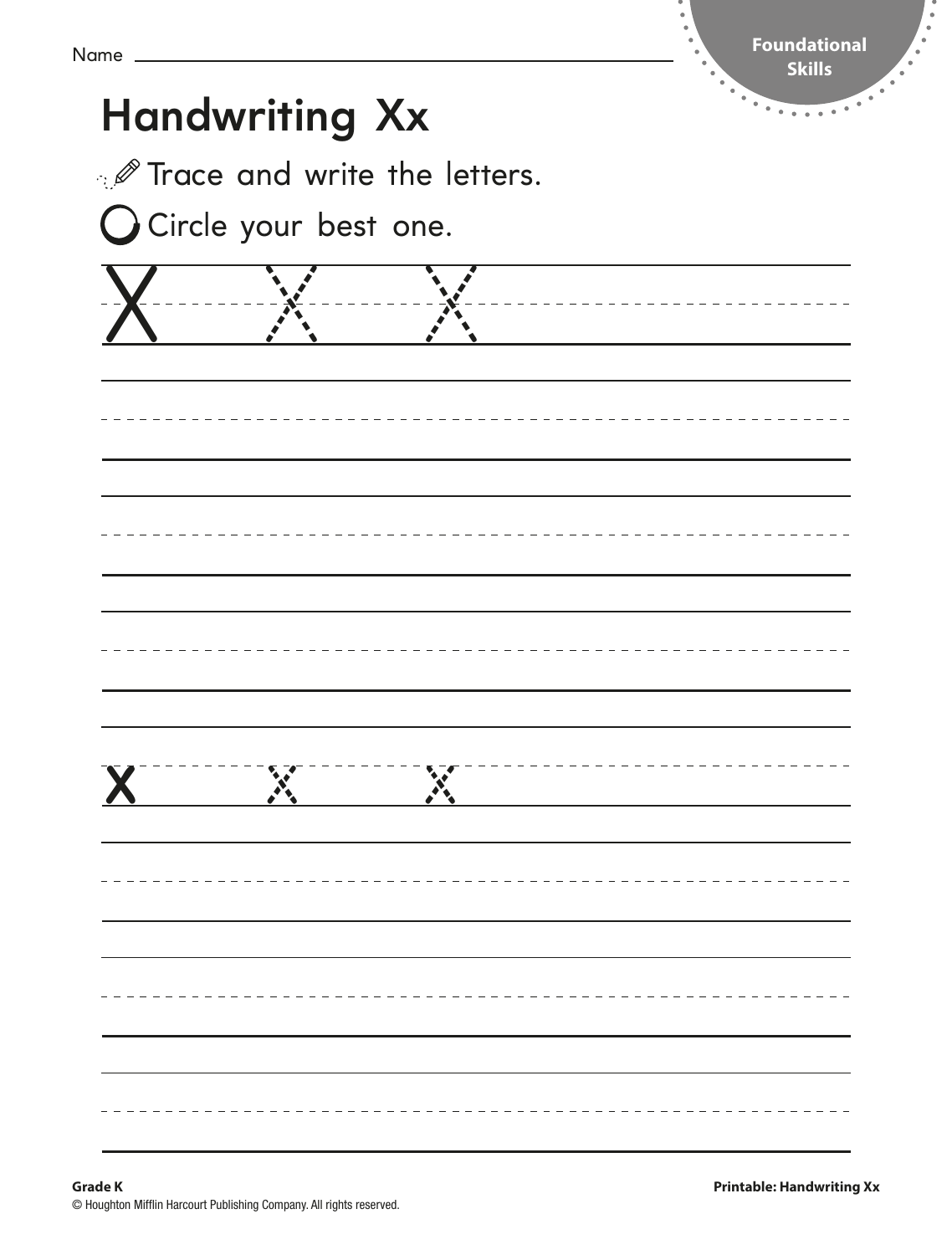| ٠<br>Foundational<br><b>Skills</b> |
|------------------------------------|
| ۰.<br>.                            |
|                                    |
|                                    |
|                                    |
|                                    |
|                                    |
|                                    |
|                                    |
|                                    |
|                                    |
|                                    |
|                                    |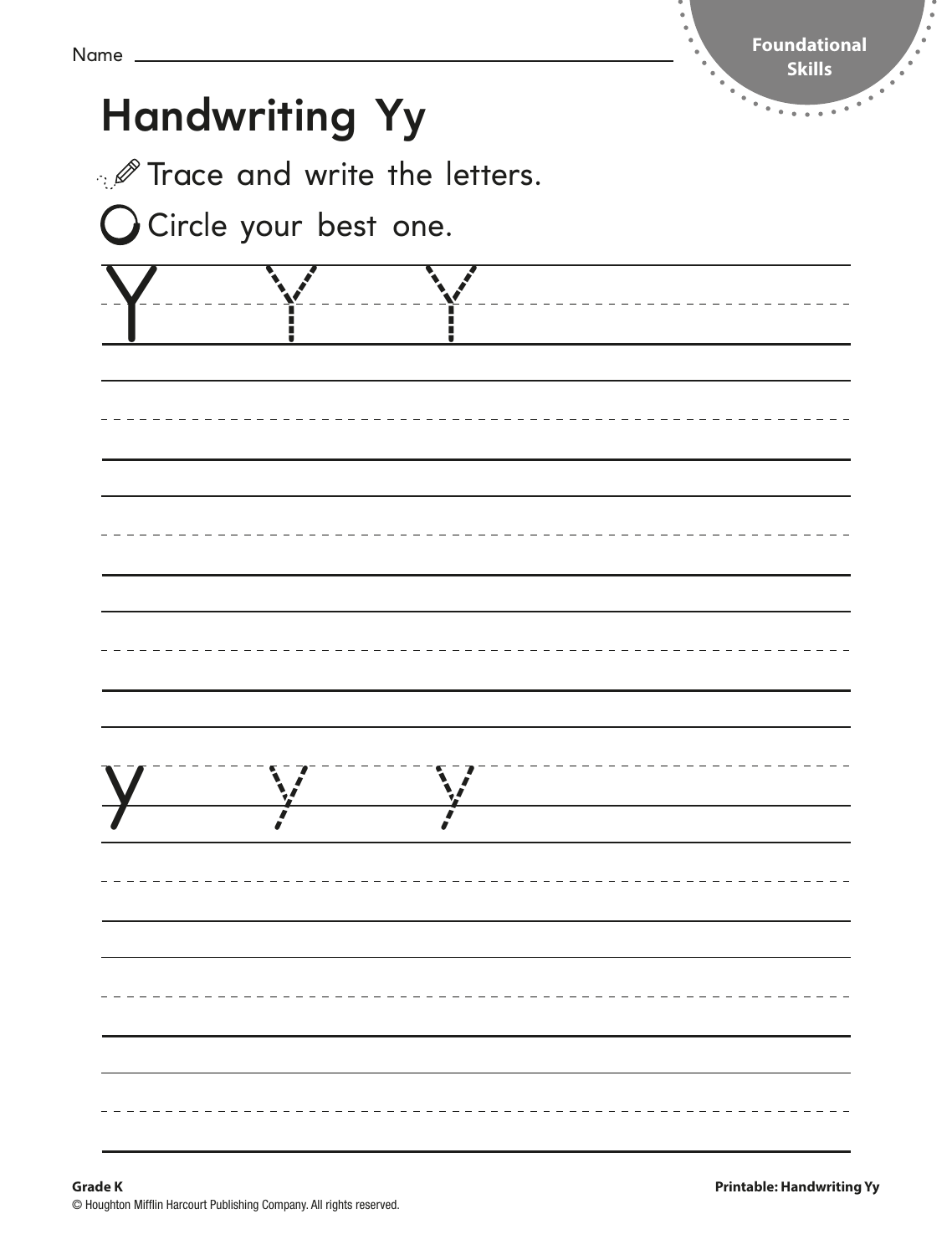| <b>Handwriting Zz</b>   |                                              |  |
|-------------------------|----------------------------------------------|--|
|                         | <b><i>I</i></b> Trace and write the letters. |  |
| O Circle your best one. |                                              |  |
|                         |                                              |  |
|                         |                                              |  |
|                         |                                              |  |
|                         |                                              |  |
|                         |                                              |  |
|                         |                                              |  |
|                         |                                              |  |
|                         |                                              |  |
|                         |                                              |  |
|                         |                                              |  |
|                         |                                              |  |
|                         |                                              |  |
|                         |                                              |  |
|                         |                                              |  |
| $\sum_{i=1}^{n}$        | <u><i>Ca</i> = 1</u>                         |  |
|                         |                                              |  |
|                         |                                              |  |
|                         |                                              |  |
|                         |                                              |  |
|                         |                                              |  |
|                         |                                              |  |
|                         |                                              |  |
|                         |                                              |  |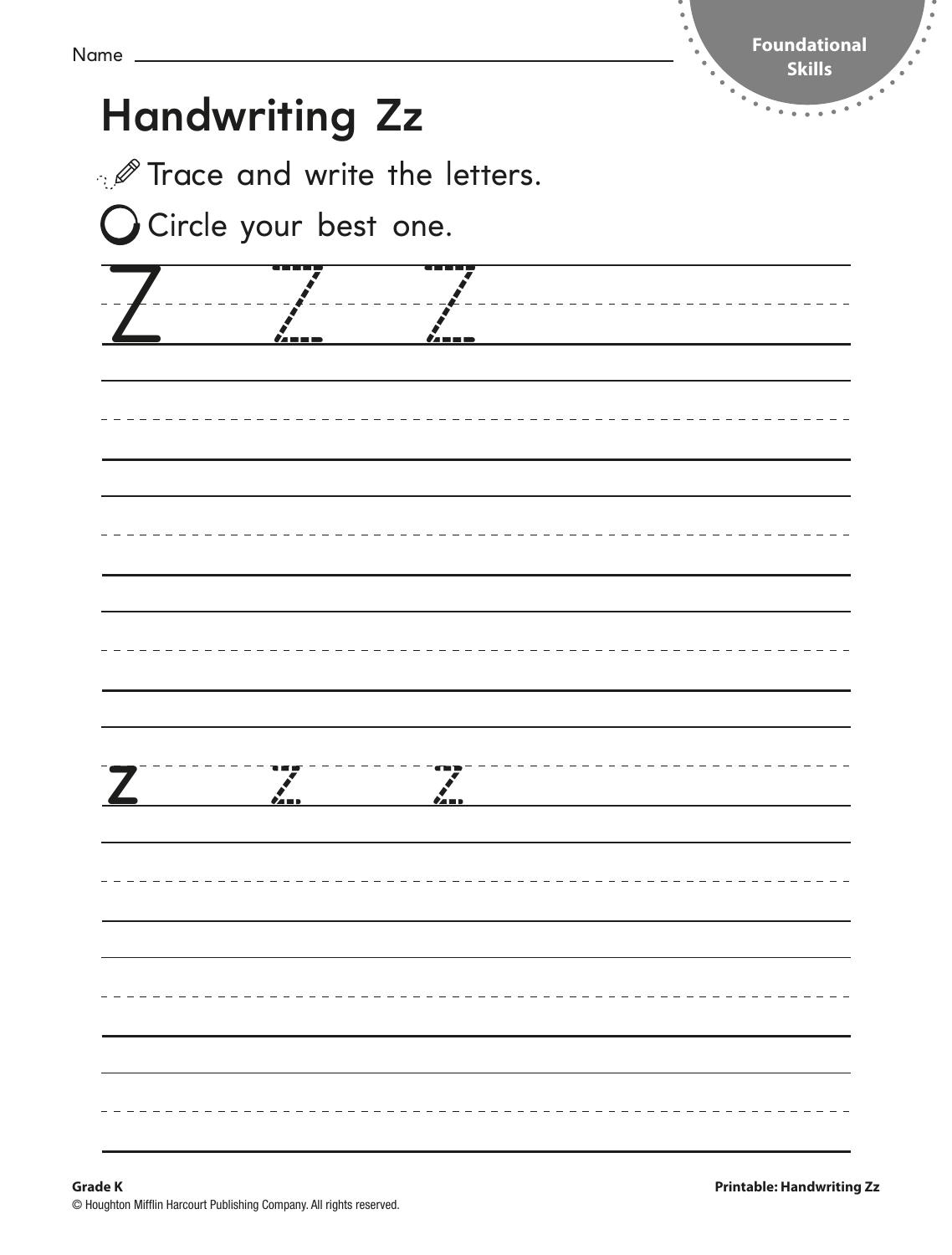#### **Handwriting: Uppercase Letters**

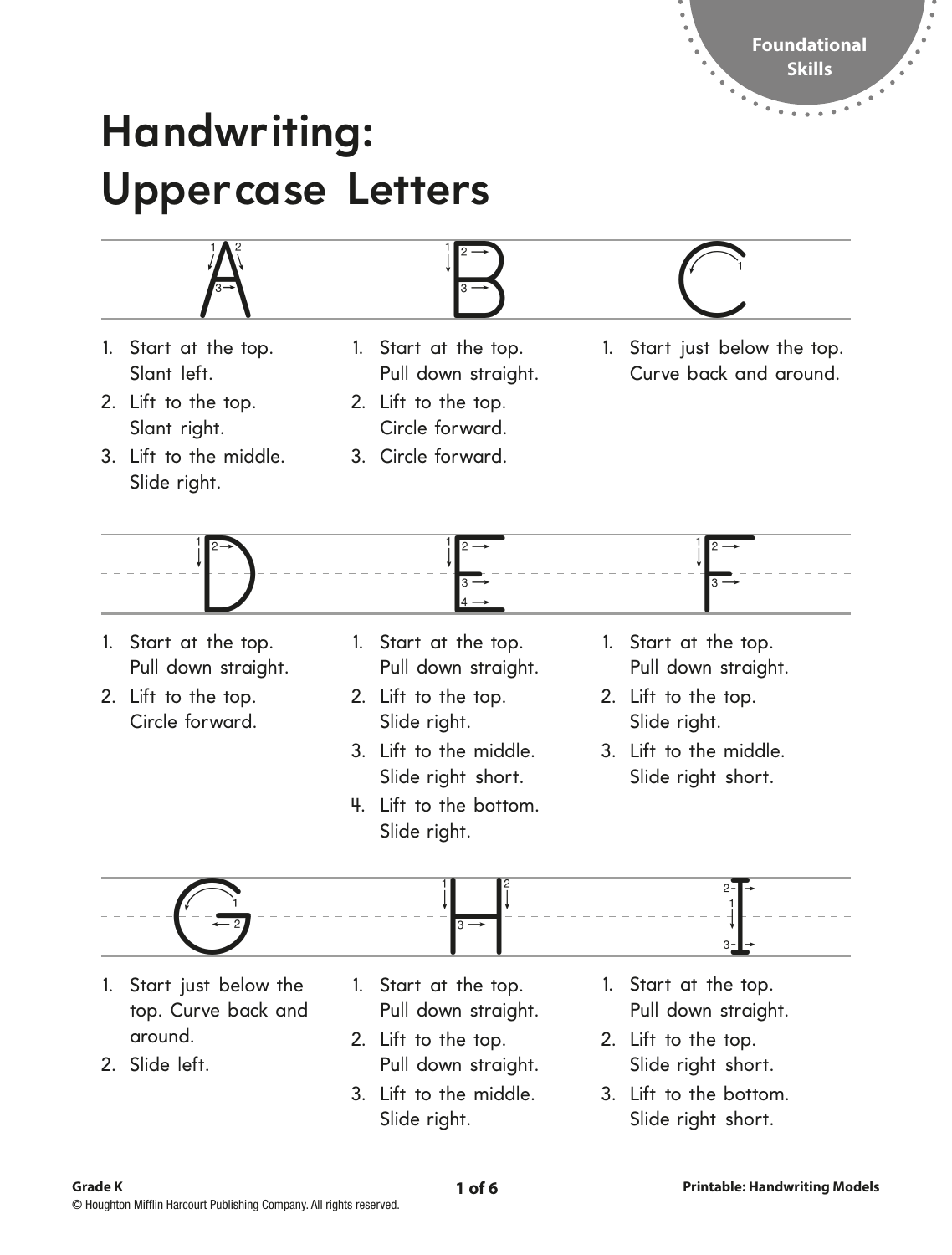$\mathbf{A}$ 

# **Handwriting:**  Uppercase Letters (continued)

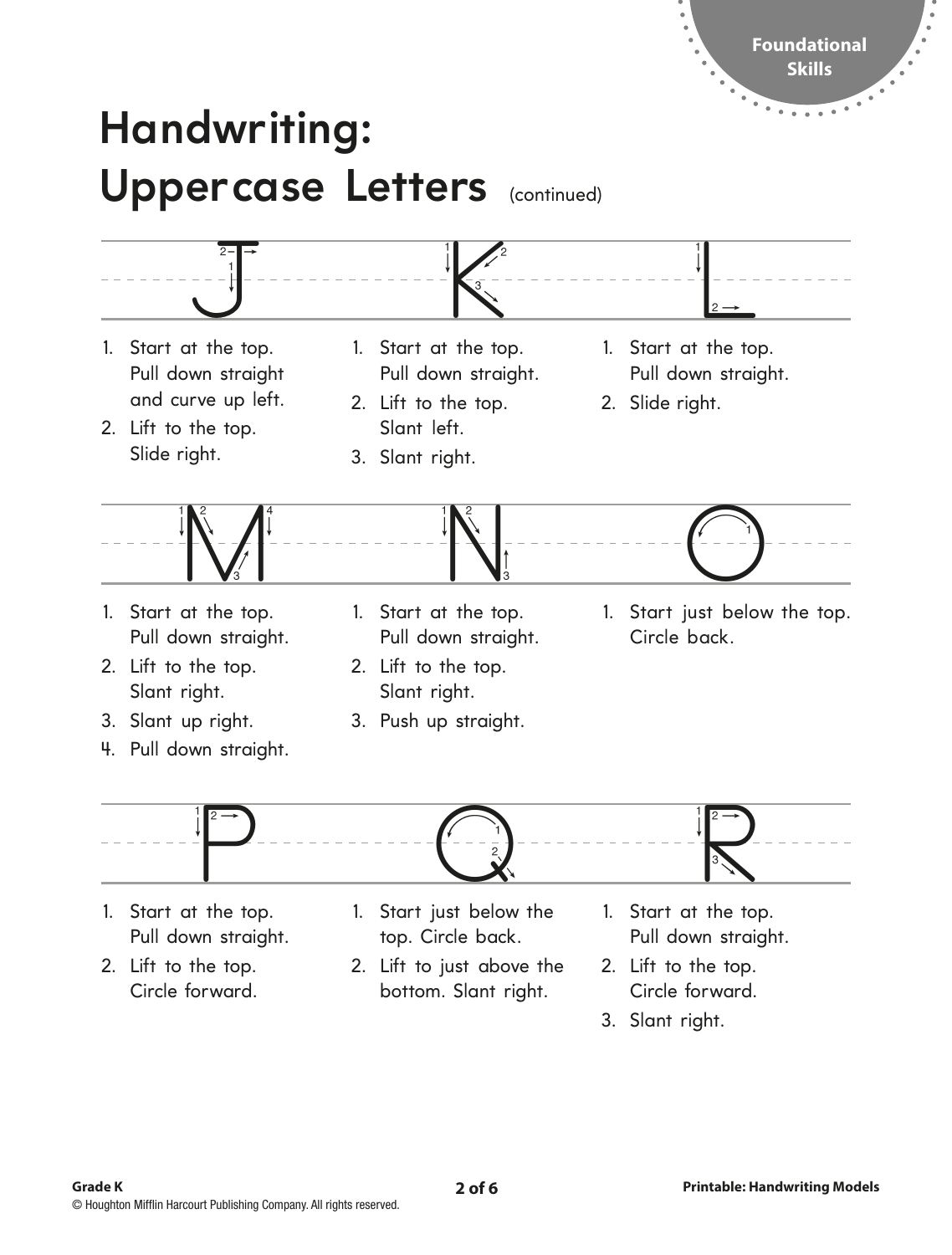$\alpha$  ,  $\alpha$  ,  $\theta$ 

# **Handwriting: Uppercase Letters** (continued)

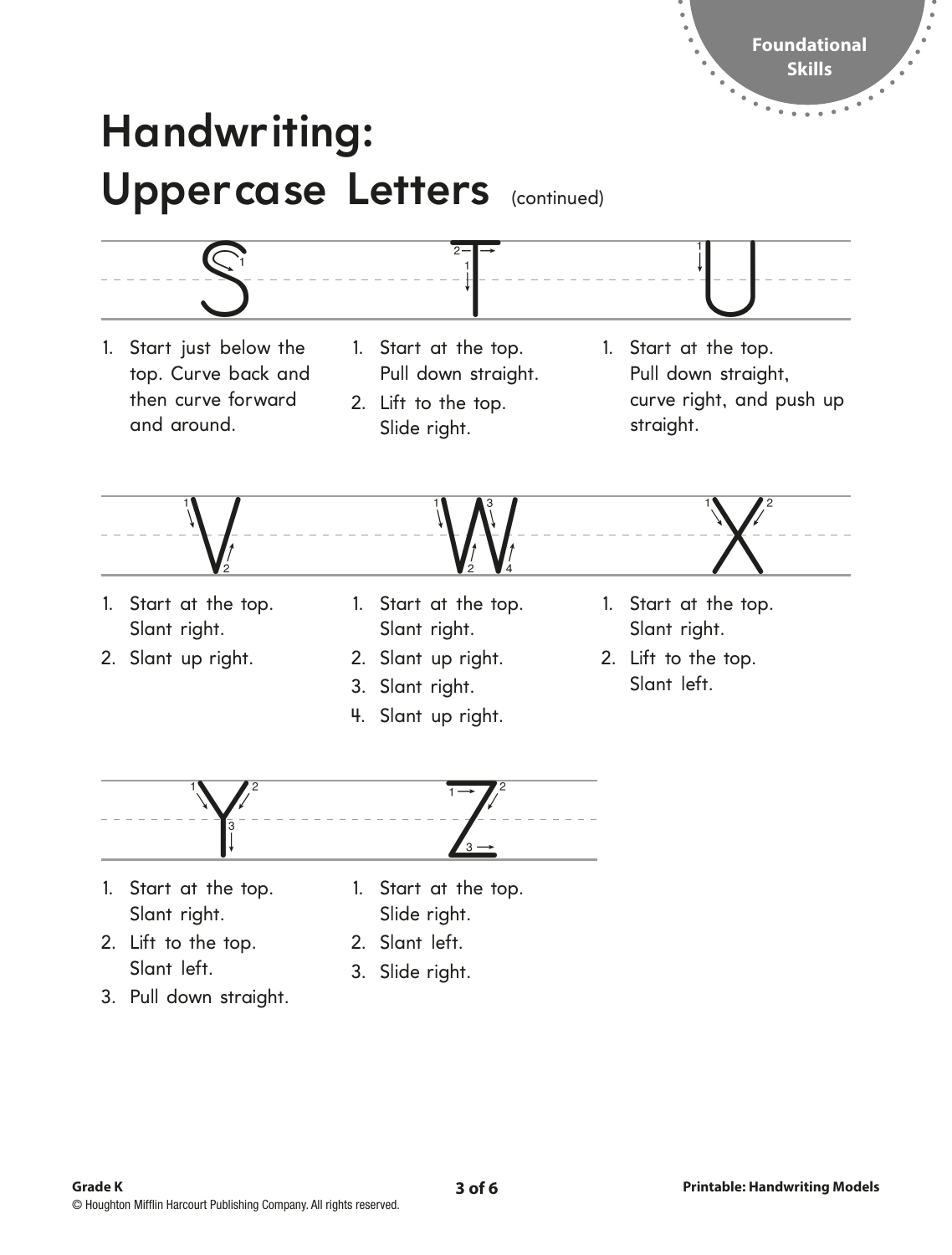# **Handwriting: Lowercase Letters**

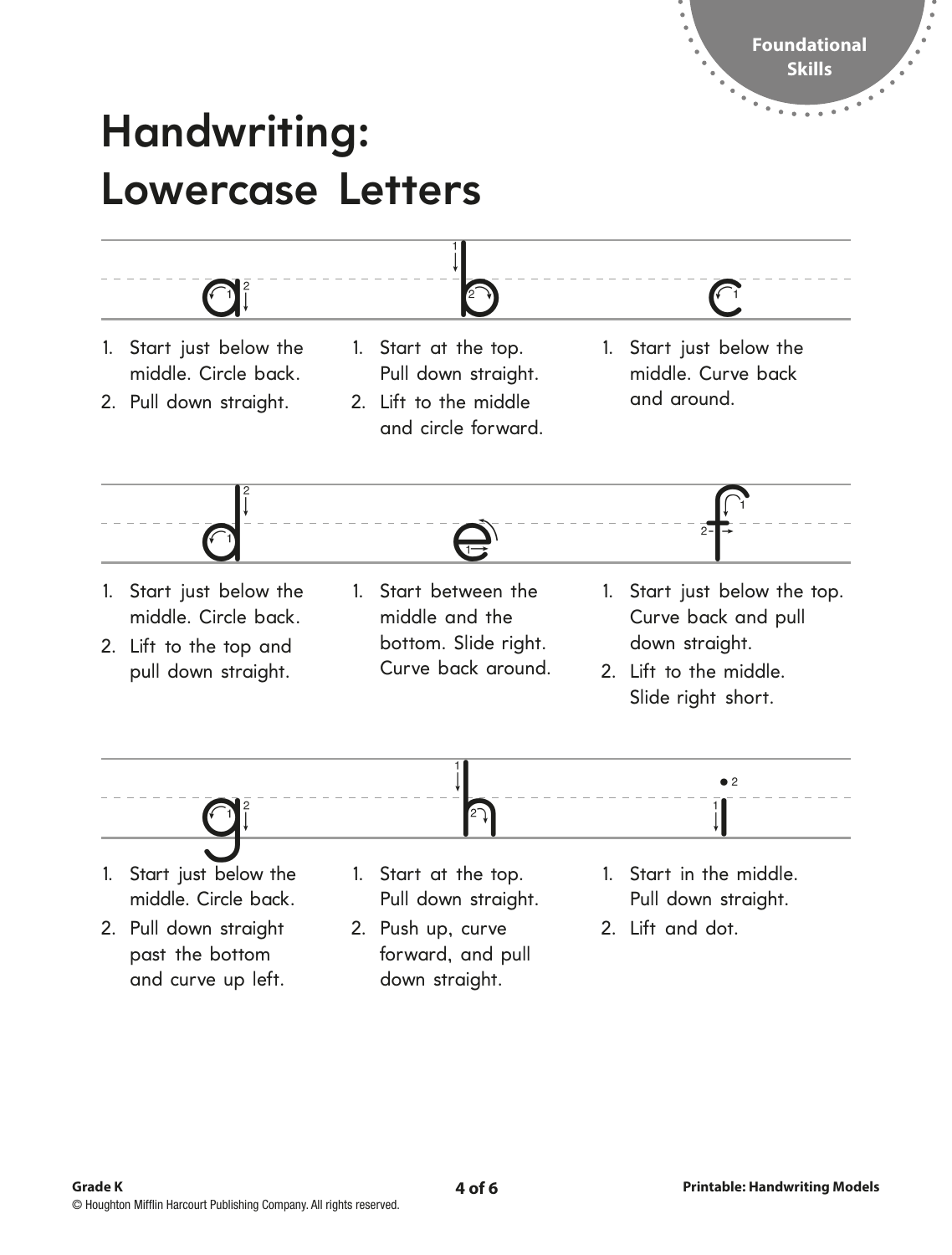$\sim$ 

## **Handwriting:**  Lowercase Letters (continued)

1. Start in the middle. Pull down straight past the bottom and curve up left. 2. Lift and dot. 1. Start at the top. Pull down straight. 2. Lift to the middle. Slant left. 3. Slant right. 1. Start at the top. Pull down straight. 1. Start in the middle. Pull down straight. 2. Push up, curve forward, and pull down straight. 3. Push up, curve 1. Start in the middle. Pull down straight. 2. Push up, curve forward, and pull down straight. 1. Start just below the middle. Circle back.  $\frac{1}{\sqrt{\frac{2}{\sqrt{3}}}}$  $\begin{array}{|c|c|c|}\n\hline \end{array}$  in the middle  $\begin{array}{|c|c|}\n\hline \end{array}$  . Start in the middle  $\begin{array}{|c|c|}\n\hline \end{array}$  . Start iust below

1. Start in the middle. Pull down straight past the bottom. 2. Lift just below the middle and circle 1. Start just below the middle. Circle back. 2. Pull down straight past the bottom and curve up right short. 1. Start in the middle. Pull down straight. 2. Push up straight and curve forward short.  $p$  and  $p$  if

forward.

forward, and pull down straight.